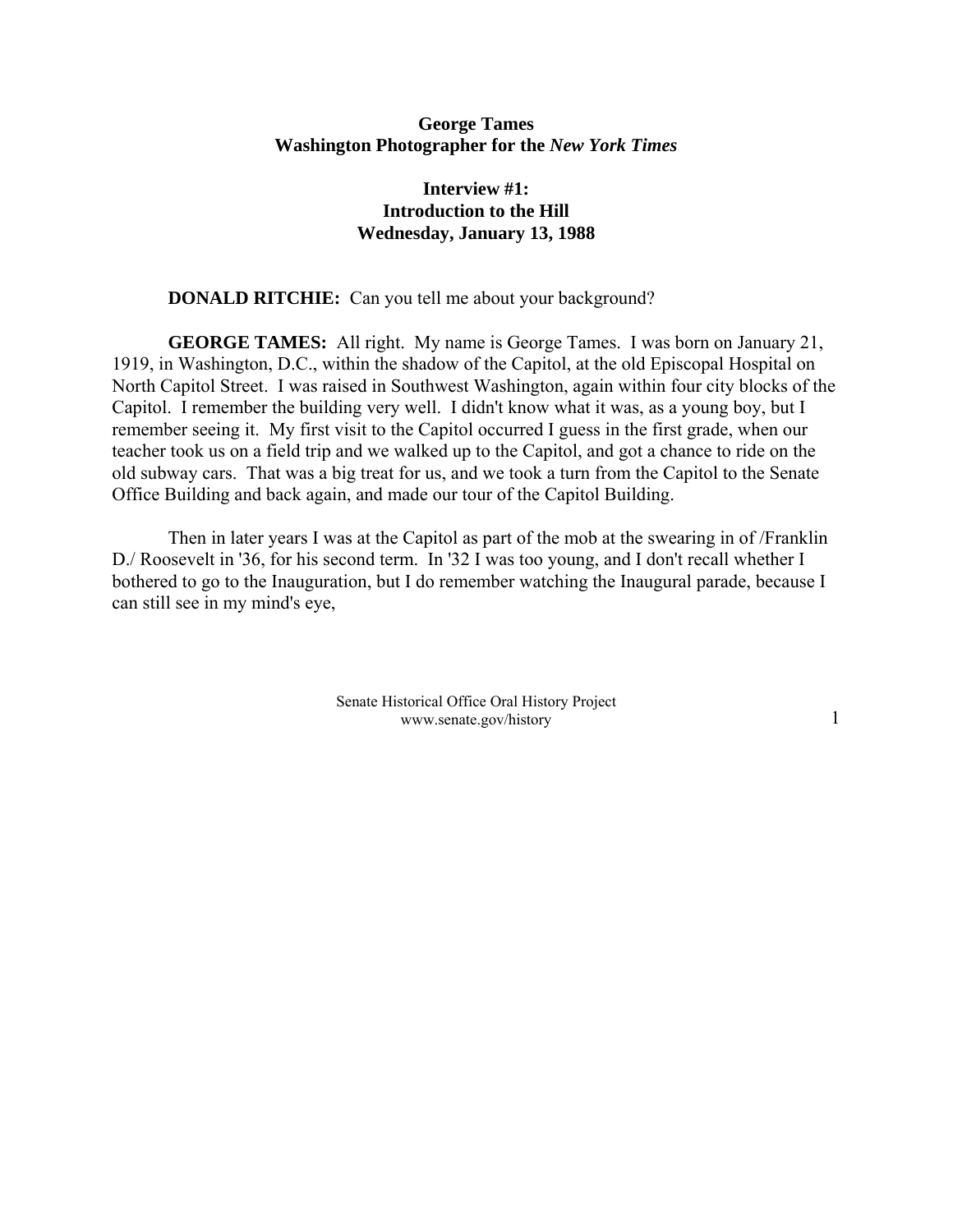Roosevelt and /Herbert/ Hoover going up Pennsylvania Avenue in their top hats, going up to the Capitol and coming back. I probably watched it from the old Post Office Building, because I remember us boys from Southwest scouring the old markets in Southwest and getting discarded onion crates, apple boxes, and anything that could support human weight. I remember going up Twelfth Street carrying about ten of these onion crates. And then we'd sell them for twenty-five cents apiece to the spectators along the route, so they could stand on them and get to see the president when he came by--because there was such a crowd, such a mob scene, that you couldn't see over. We'd sell these crates and then we'd get away in a hurry, because a lot of times they would collapse, and we didn't want to be around when that happened! I did this when Hoover was elected, I was there selling boxes on Pennsylvania Avenue. But in '36 I was old enough to head up to the Hill and watch it from there, and it was quite a scene. It was so exciting.

My next introduction to the Hill was the introduction of a long love affair, that began in 1940--maybe 1939, because by 1940 I was pretty well established. In 1939, when I was a copyboy for Time and Life in Washington, it was my job to be a gopher, and I would go up and pick up bills, and handouts, and releases, and whenever there was an assignment up there for one of the Time and Life photographers to photograph any personality, invariably I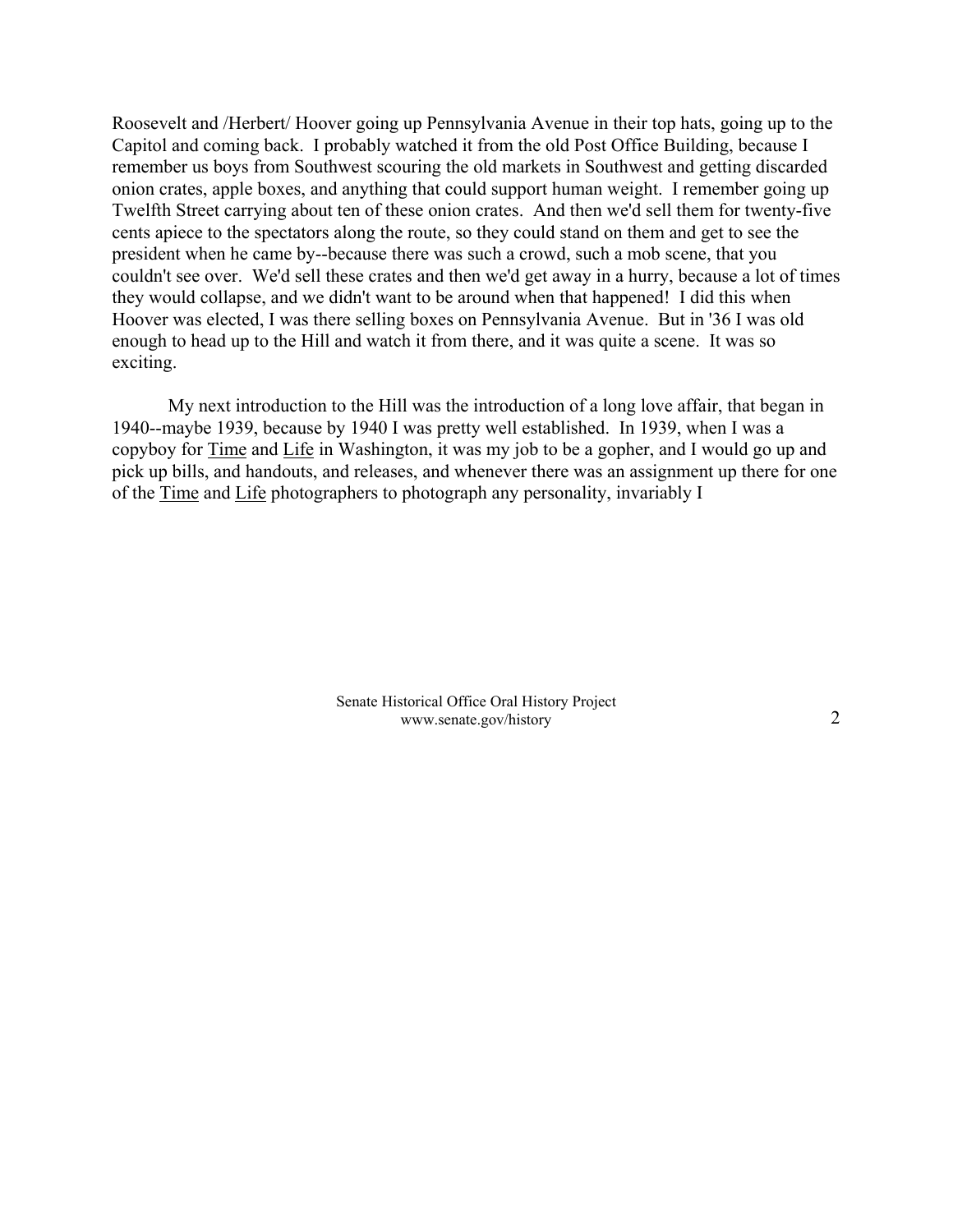would ask to come along and hold their gear, and write their captions, and so forth. I became fascinated with a camera, and also realized that being the son of a Greek-Albanian immigrants, a first generation American who couldn't speak English when he went to school, that my schooling was minimal. In fact, I dropped out of high school in the tenth grade, I had to go to work, there just wasn't any money. Being the oldest, I was responsible. In the old tradition, my mother and father never let me forget the fact that I was head of the family, and that I was responsible for my younger brothers and sisters. That was a burden I didn't want. That's why I can never remember believing in Santa Claus, because I was the one who was told there wasn't one, but I was to take care of the younger ones. I always thought I was short-changed on that one.

Anyway, I came to the Hill and started in 1940 going with the photographers and eventually photographing individual members. But we didn't cover the Hill the way it's covered today, so intensely. It was a much more leisurely pace, particularly before World War II, and during the war there wasn't that much of a churning up there. I remember covering /Harry/ Truman's War Investigating Committee, but I don't recall that there was that much of a flap over it. But you have to remember also that I worked for a weekly magazine, and didn't have to be on top of everyday affairs. I feel sad every time that I walk up to the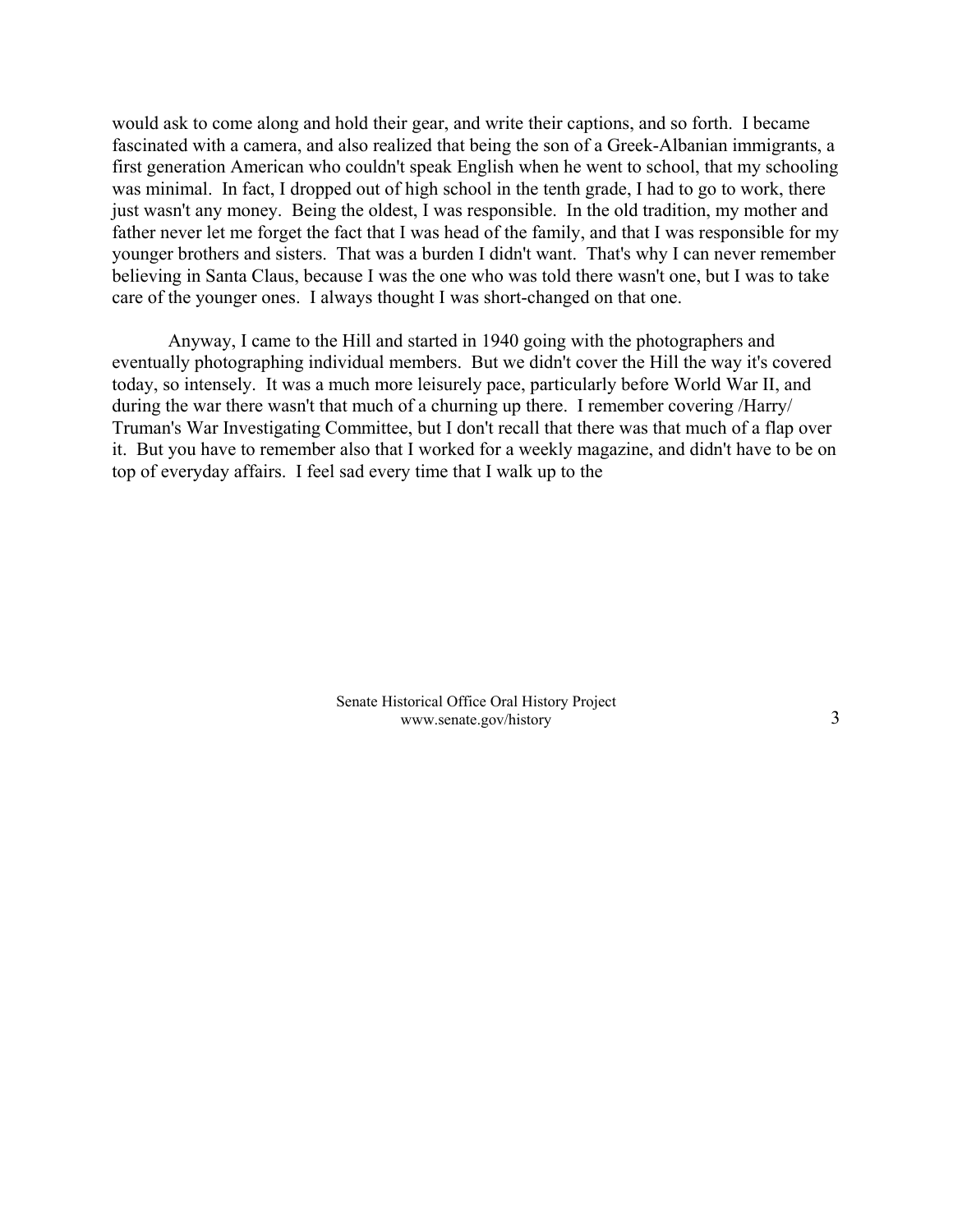Hill nowadays and realize how much security is around and how many guards are there. I used to feel that that was my Capitol and my Senate--I didn't go around the House that much, I just didn't feel that I could become acquainted with that terrific number. Unless the House members were chairmen or were making noises, I very seldom got to go around them. The Speaker, of course, and the leaders, I knew them. Whereas on the Senate side, I think by 1950 I recognized every member. Of course, we were all about the same age. They were slightly older. I considered them old when they were ten years older than me. We all had children about the same age, so it was a personal relationship. It was a sort of a family atmosphere up there, unlike the frenetic, bugger-your-brother attitude I get sometimes.

I was particularly amused during the /Iranscam/ hearings when one senator would take off after another, or one House member would take off after another, and they still tried to keep it in a polite vein. The one and only real bitter fights that I have ever listened to were the ones involving Civil Rights in the early days, by early days I mean the forties, when blacks were becoming more militant and we were starting to realize that something had to be done. Senator /Theodore/ Bilbo at the time was the big gun on the anti-black side, who used that as a platform for reelection. I recall one time being in the gallery when Bilbo took on the whole Senate on Civil Rights. This was about 1946 I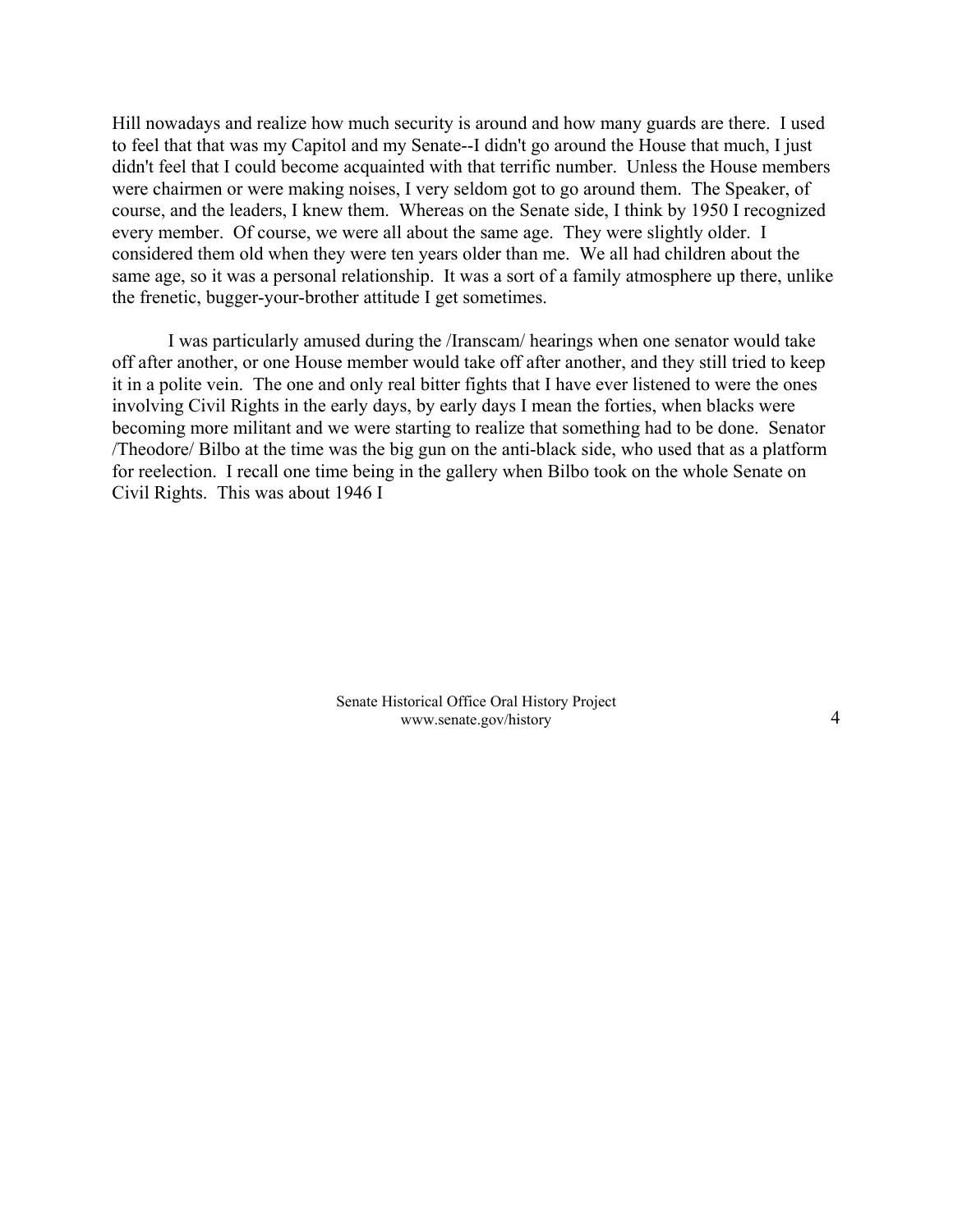think. All I remember was that I was impressed by the fact that he took on the whole Senate, and right during the debate, a New York senator took on Bilbo. Bilbo refused to yield to him, and finally he said, "I yield to the nigger-loving senator from the State of New York." Well, needless to say, the whole Senate erupted. The senators were jumping up, demanding the floor and denouncing the language and views of "the distinguished senator from Mississippi." I've never forgotten that! They kept referring to him as the distinguished senator from Mississippi. And this was also about the time that Bilbo was in trouble for some financial shenanigans, and he was being censured by the Senate. Bilbo's personal habits were rather repulsive to me. He chewed tobacco on the floor, and later it came out that he died of cancer of the mouth. But he would dribble tobacco juice down his front, and the stains were there. It kind of repulsed a young, eager, Democratic liberal to see this happening by a person flying the Democratic standard.

I was born into the Democratic party. People ask me, "Why are you a Democrat?" I say, "I was born into the Democratic party, the same way I was born into the Greek-Orthodox Church." When I became old enough to think for myself, I saw no reason to change either. Even to this day, in spite of everything, I think that the broad programs instituted and proposed by the Democratic party are the best for all the people. If there is anyone that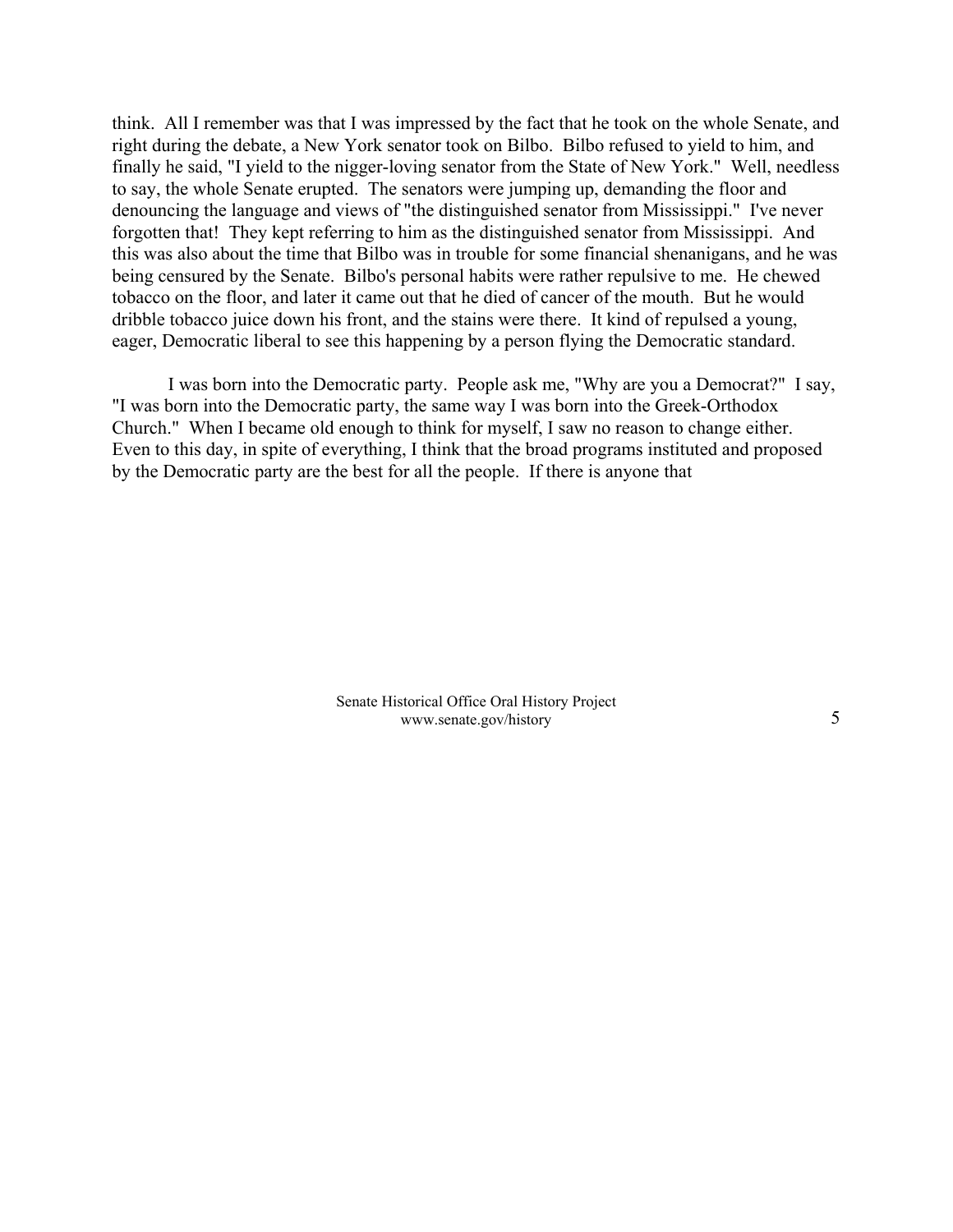should be a Republican or an ultraconservative, it's me, because I have not only conquered the fact that I had only a tenth grade education, but based on the friendships that I made, and the betting on people, like Mr. /J. Willard/ Marriott, who I used to carhop for. I bet on him, and I invested heavily in Marriott. Today I am financially well off and have nothing to worry about, yet I still feel for the people who don't have it, and have no choice in the matter. Because I know, I've gone through it. So I believe, my own self, that the thrust of the Democratic party is the correct one for this country. I also, in my heart, believe that Roosevelt prevented a terrible bloodbath in the Thirties. People say, "Well, he didn't do much." Yes, he did. He gave people hope. If you don't give them bread, at least give them hope, that they'll know that tomorrow things will be better.

My family was on relief during the Depression, but everybody in those days when they were on relief they tried to hide it. We went to great pains to hide it. We would receive these government surplus oatmeal, flour, butter and can goods. These were all marked; they came in a plain cover that said "Government Surplus," or "Government Issue." So we at home would keep old Quaker Oatmeal boxes, and when these surplus ones would come in, we'd pour the oats into the Quaker Oats box, put the lid on, and stick it up in the cabinet, and throw away the government box, so anyone coming into our house would not see that we were doing that.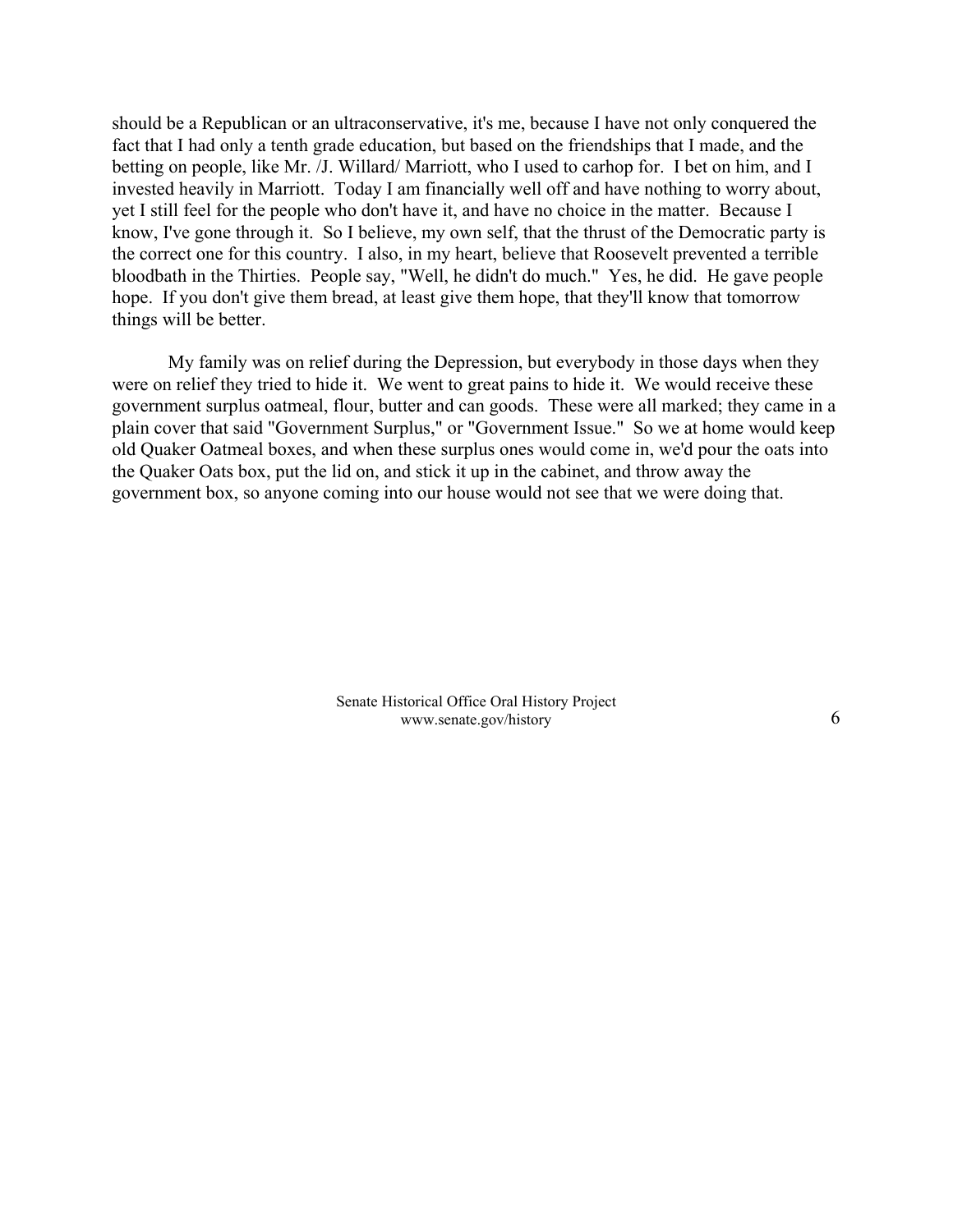Also, every winter we would receive a ton of coal, or a half a ton, I don't remember what. The only heating we had in that old house was a wall furnace behind isinglass. One was in the living room, and one was on the second floor. The rest of the house was heated by the wood stove we had in the kitchen. The federal government truck would come in our alley and dump the coal in the alley, and it was my brother Steve's and my job to go out with buckets and put the coal in the buckets and bring it into the shed and dump it--and count the buckets. Because, by the number of buckets that we had, my father calculated how many winter days there were, and how much coal you could afford to burn. Otherwise you ran out, and then you really were stuck.

Every year we always had a few buckets left when the spring finally arrived, because some of those March days used to fool us and we'd be caught short. It was nothing for us to wake up in the morning in our bedroom and find the ice on the inside just as much as outside. As a result of being that way, and receiving handouts from the federal government, and we were not alone, people had a different feeling about our President Roosevelt. My father would hear the truck and say to me, "Go out and bring the Roosevelt coal in."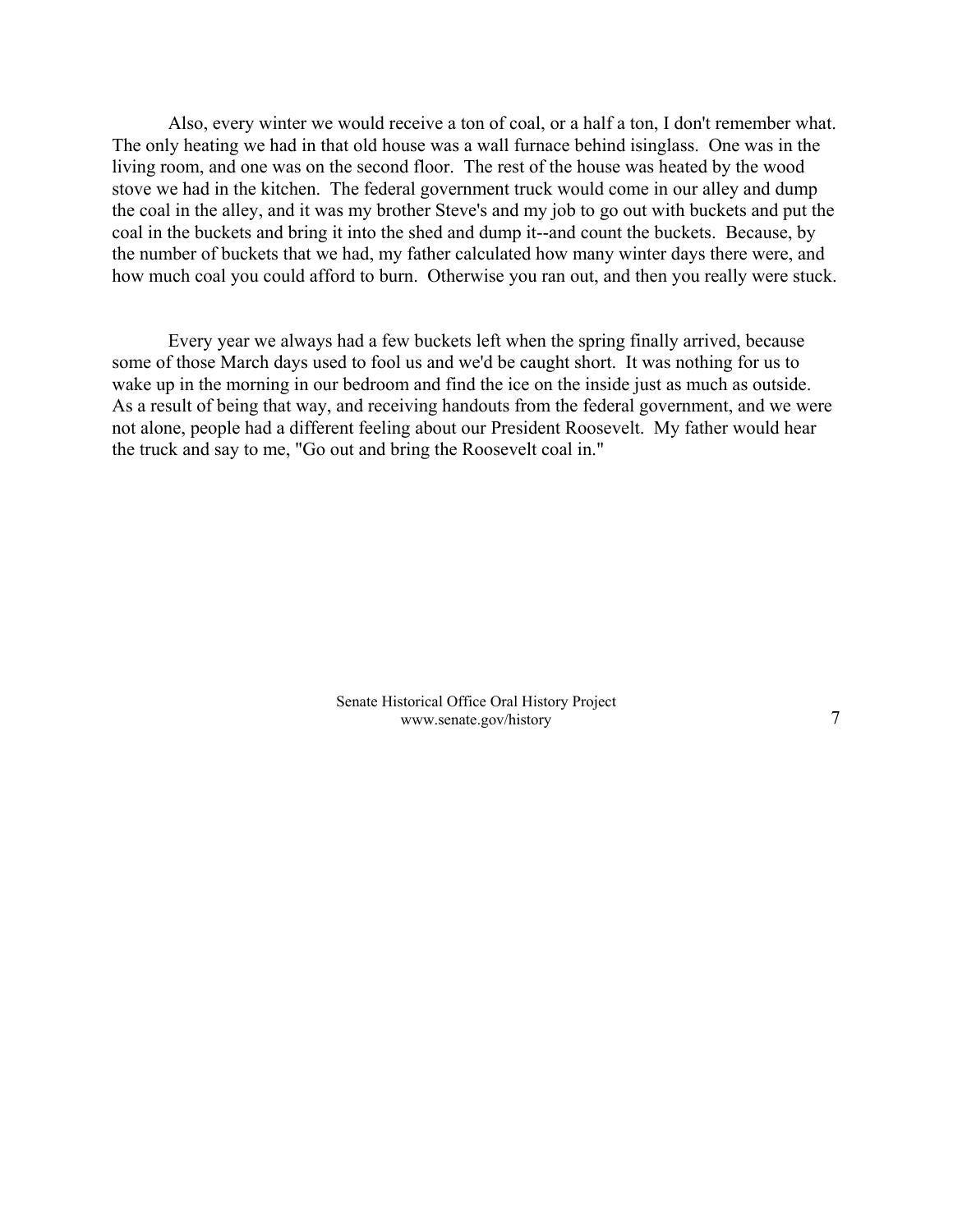My mother's reference to Roosevelt would be "Ieous," which is the Greek word for saintly, Saintly Roosevelt. She would refer to Hoover as "garata," which means someone with horns, like a goat. So that's how I reckoned my own feelings. Then also in every Greek Orthodox family there's a holy corner, usually in the bedroom of the parents, and it faces east. The icons are there, and the candles are lit. It's tradition for the couple who are married, who receive these crowns when they are married, to put these crowns in an icon and keep them there all their lives. Every night my mother would light the candles, these were little wicks that were floating in a little bit of oil. I can remember knowing when it was time to get up because I could hear the sputter of the wicks. They only poured enough oil to last a certain amount of hours, because they had to be very careful of the oil that they poured.

As soon as it started getting dusk, my mother would yell at the nearest child and say, "Go up and light the candles." It was our job to pour a measured amount of oil in, and drop the wick in and light it. We'd pull up a chair in order to do it. Well, one day, when I went up there, in the line-up first was the Virgin Mary and Christ child, then we have the saints, Mark, John, George, and Luke, and one day there was another one: Roosevelt. Roosevelt was in the line-up of the saints, so when I was finally a photographer and was working around Roosevelt, I always had a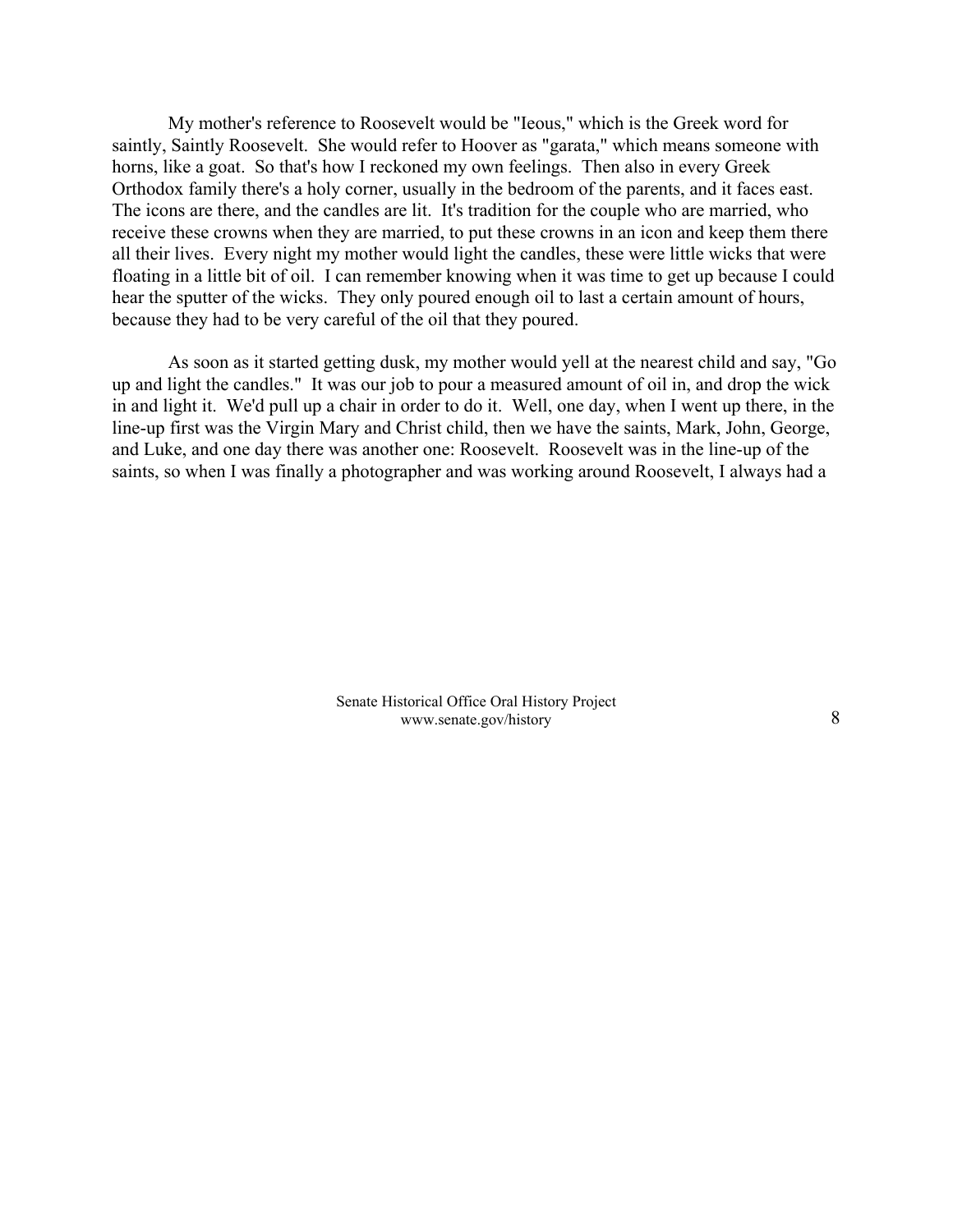different feeling, unlike Truman, whom I met when he was running the War Investigating Committee. I considered Truman a human, whereas I was never able to really throw off this awe of Roosevelt, and the fact that he had been president all of my growing days. I never thought that anyone could ever replace him, and I never wanted anyone to replace him.

So those were my ramblings about my early days in Washington, but then coming up on the Hill, I became very friendly with individual members. I was able to work with them, very early on. I make friends easy, as a result I gained their confidence. Most importantly, they realized that when I was photographing them, whatever I would overhear I would never mention to anyone. As a result I had the confidence of the members. I think Senator /Howard/ Baker once said to a group, "One thing you can say about Tames, anything he ever heard wasn't leaked." That was true. The only times that I ever gave stories to the New York Times was when I had their permission. I had a way of signaling. The moment I'd hear something that perked up my ears, involving something that would be newsworthy, I would look over towards the chairman or the senator who was making the statement, and with a glance they could see the question in my eyes. They would either shake their heads no, or nod, and then I would know that this was something I could repeat. Other times, when I heard things that I thought would make a good story, that it was favorable to the senator, or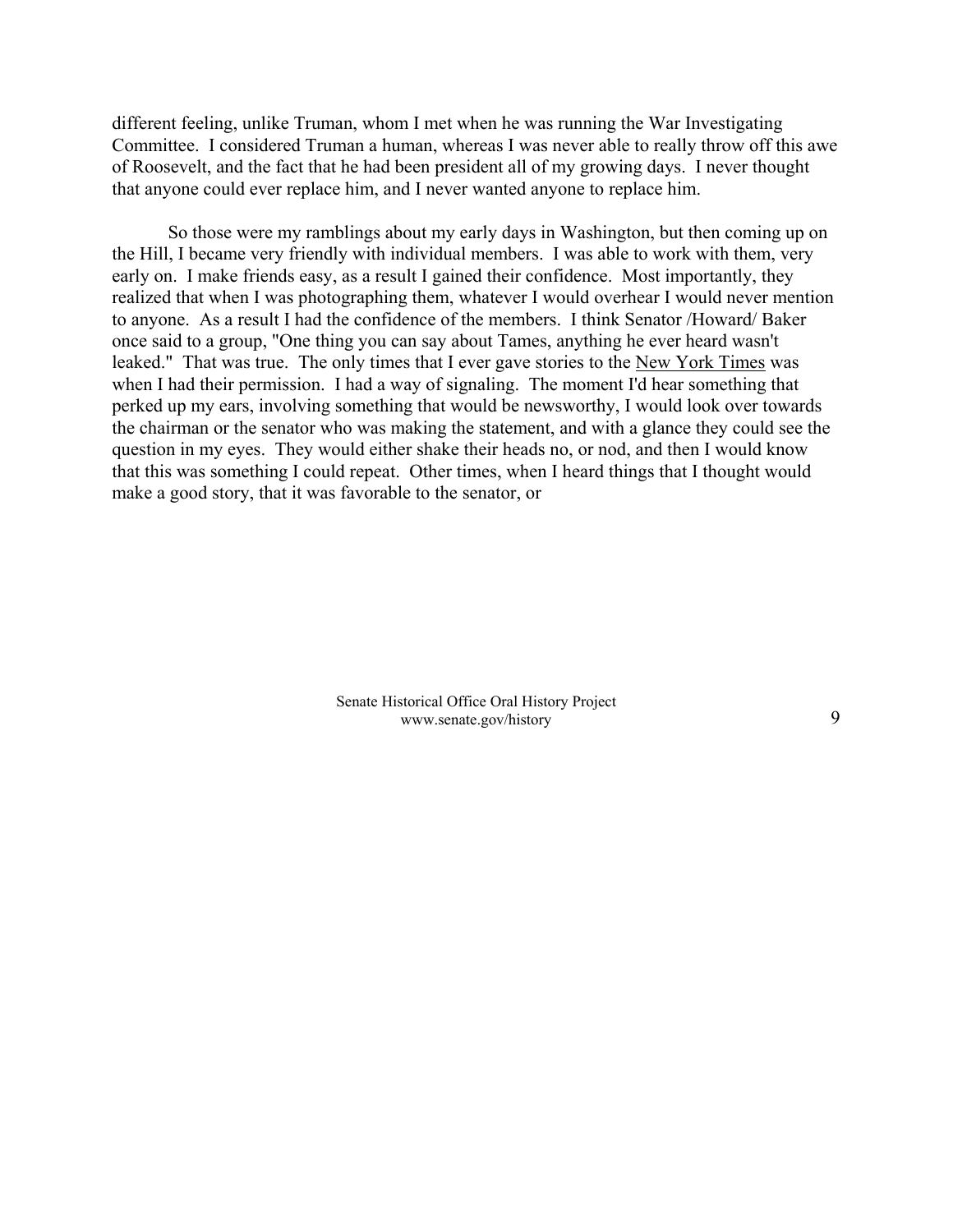favorable to our country, or just a story, but had been told at an executive session, well, I would later go to the chairman or the individual who made the statement and say, "This is what I heard" or "This is what I understand. Is this something that could be used?" He'd say yes or no, and then I would follow through. If he said no, I would never repeat it.

I remember one incident, unlike today at the White House where we have reporters going in with photographers and shouting questions at the president, why we photographers would go in and make a picture and we wouldn't repeat anything that we heard. One time I went in and heard /Dwight/ Eisenhower talking to a foreign visitor. Whatever he was saying, it was very newsworthy and very favorable to the president. I came out and I was just hot for this. I sat down and I typed out about three hundred words on what I had heard. Then I went in with the typed sheet into Jim Hagerty. I said, "Jim, this is what I heard." I handed the sheet to Hagerty, and I said, "Can we use it?" And Hagerty just sat back and read the whole thing, and then right in front of me he just took his hand and just tore it right in half. I said, "Why? It makes the president look good." He said, "Look George, it makes him look good this time, but next time you might hear something that will not." Today it's impossible. There's nothing the president can say--he can't even make an aside into a supposedly dead mike without having somebody pick it up."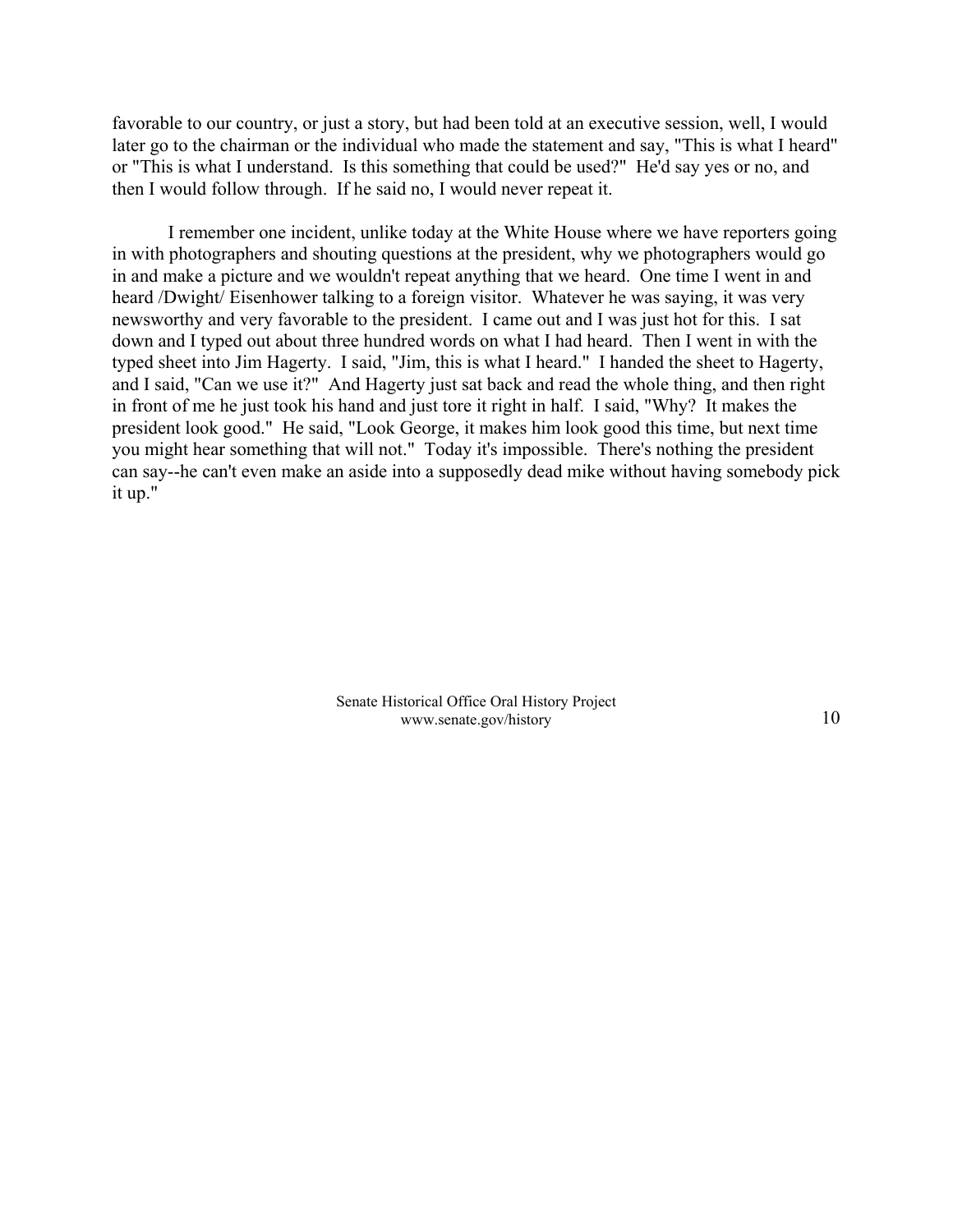I formed a very close relationship with Senator /Arthur/ Vandenburg, one of my first heroes, and I liked Tom Connally because I liked his sense of humor, and his sense of drama, posturing and put-on pompous, like /Everett/ Dirksen. I think Tom Connally and Dirksen were cut from the same cloth. They were competent politicians who masked their real intellect by playing the buffoon, and that's a very clever way of doing it, particularly when you get everything done that you want done. Connally took care of his Texas constituency, and I'm sure Dirksen did also.

Dirksen, for example, never once called me George, he'd always say, "Dear boy." "What can I do for you, dear boy?" I would ask him about certain things, and he'd say yes or no, and so forth. I think of the humor of Dirksen. One day it was the first day of spring, and it was a terrible day. There was snow and ice and the wind blowing, it was miserable for the first day of spring. Dirksen was having his Ev and Charlie press conference, which was a weekly thing. They were trying to drum up some interest and publicity after the Republicans lost control of the House and Senate under Ike, and it was slow going. In those days there wasn't as much news under Eisenhower anyway. We didn't realize how well off we were. I used to bitch about Ike's not doing this, Ike's not doing that, but I look back with nostalgia on how calm things were. Things were going along okay. God was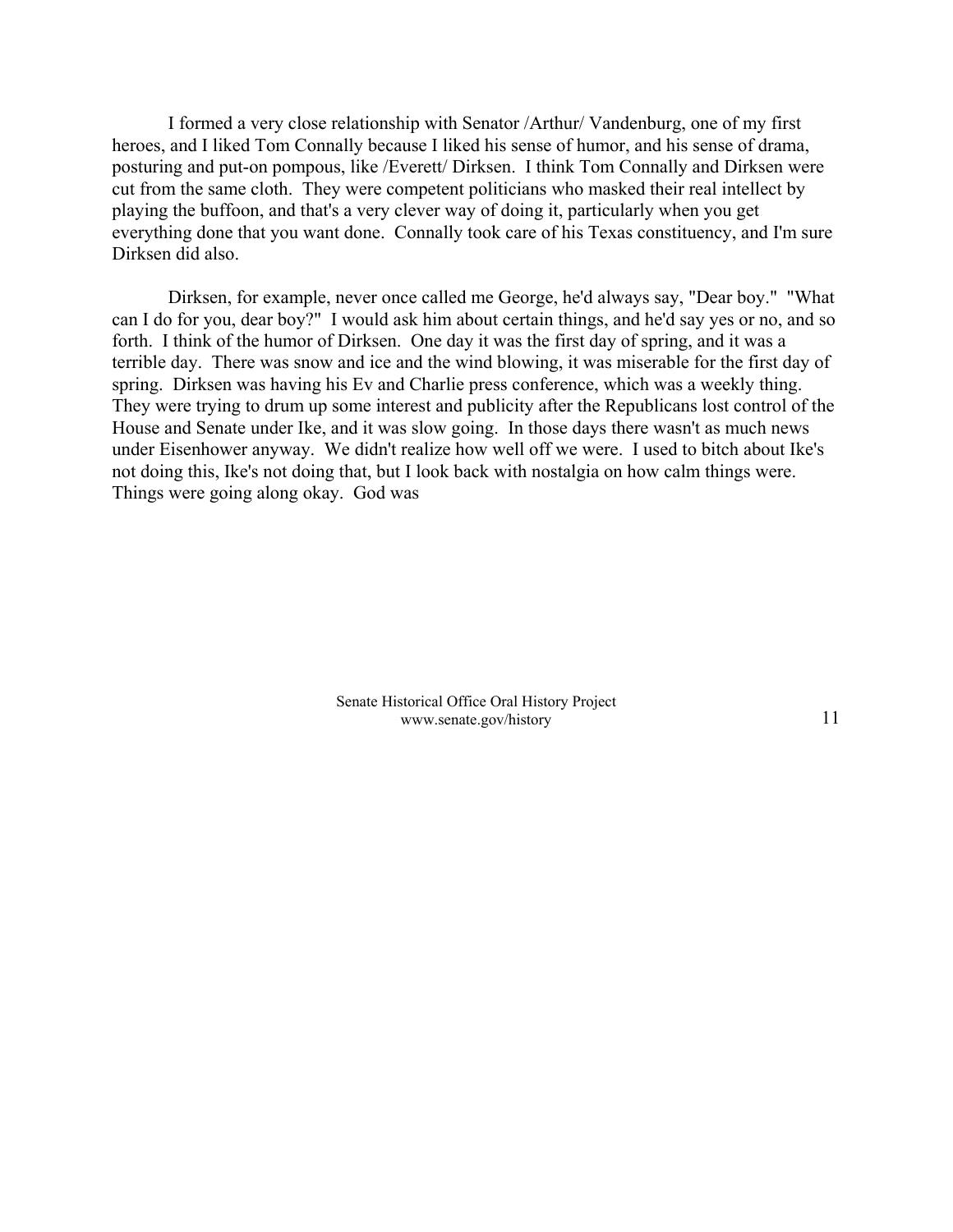in his heaven and his representative on earth was at Burning Tree having a golf game. Everything was fine with the world. So Dirksen was meeting the press, and finally during a pause, one of the reporters said, "Well, senator, it's the first day of spring. What do you have to say about that?" Dirksen got up very dramatically, walked to the window, looked out, then came back and said: "It's been my observation that petunias, planted with a pickaxe, never do well."

I've got others on him, but the other one I like so much was when he was on the floor and about forty women came in, an elderly group to lobby for Social Security. They sent word in to him, and he came bouncing out with his hair all aflutter, and shaking his head, that mass of white hair. He looked up and down this group and said: "Ladies, I was on the floor, defending the Republic against the onslaughts of the opposition, when I was informed that forty lovely girls wished to see me. I immediately removed the armor of the warrior and put on the cloak of the poet. What do you girls wish of me?" There was dead silence, and then this little voice piped up from the back and said, "Nothing senator, we just want to hear you talk!"

Then the Ev and Charlie show hit the boondocks. They went to play Gettysburg, at Ike's office there at Gettysburg College. They went up there and held a press conference with the president, just to drum up some more publicity. Dirksen turned to Ike and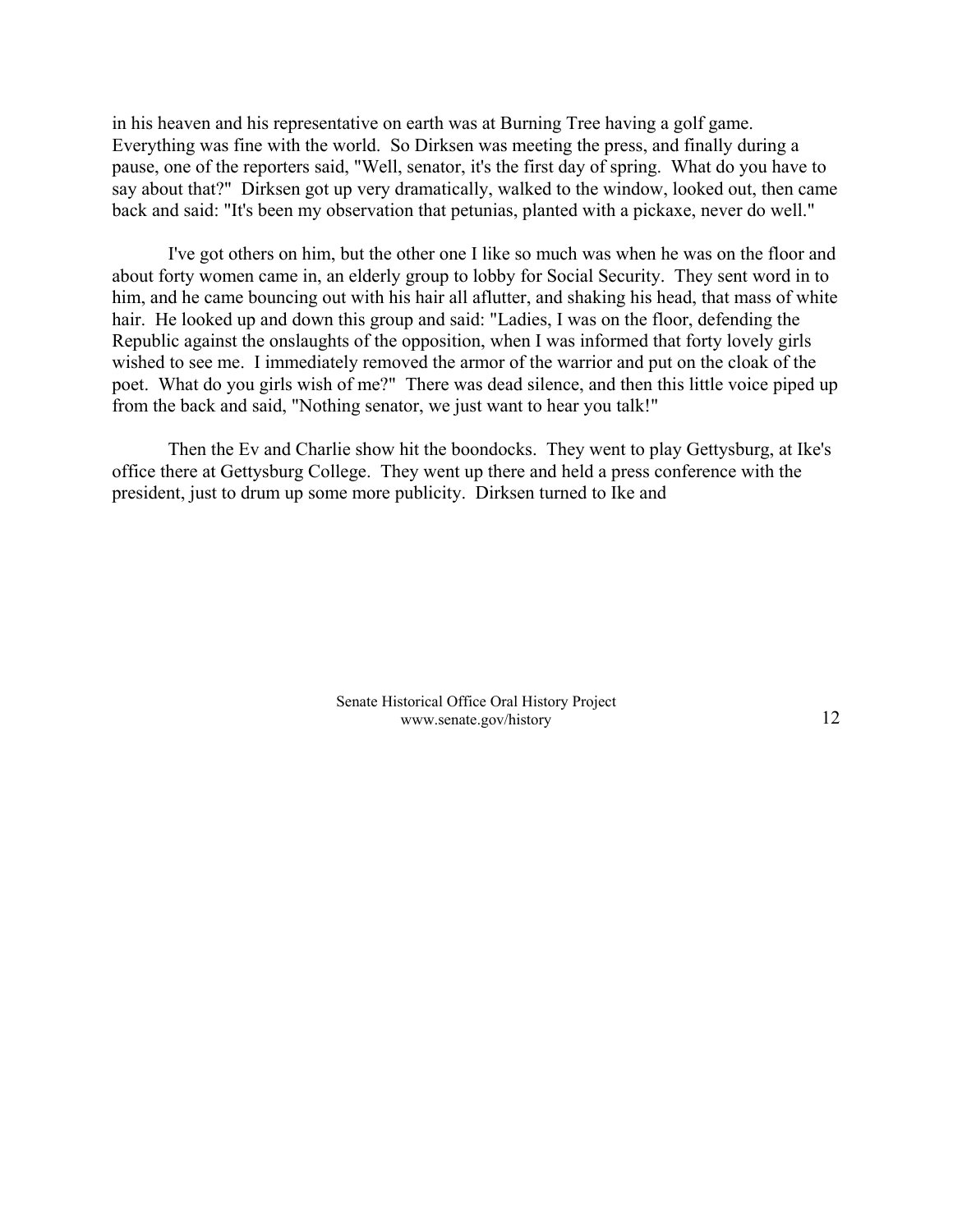said, "Mr. President, this Ev and Charlie show is becoming so popular that it is my understanding that the *Washington Post* is receiving complaints from viewers of television who say the *Post* is not listing the Ev and Charlie show." Ike laughed, and looked over to Dirksen and said, "The *Washington Post*? I don't see why anybody reads the *Washington Post* anyway." He said, "I wouldn't read it, and I wouldn't have it around the Oval Office." He said, "One day, there was nothing to read, so they ripped out the sports page of the *Washington Post* and gave it to me. And I read it, and do you know, that Shirley Povich, for a woman, is not a bad writer." This was right in front of us!

Anyway, I've covered every important hearing in the Caucus Room since Truman's War Investigating committee. I've covered /Joseph/ McCarthy, the terrible hearings on Pearl Harbor, where we just seem to relish beating ourselves over what couldn't be recalled. I mean, we were trying to find fault, like we always do for something that I guess was a general, overall lack of awareness. In spite of all the warnings we received on the Japanese attack, I never heard anyone mention the words Pearl Harbor. I was outside Secretary /Cordell/ Hull's office with all the press, which in those days you had a crowd if you had ten press, including the photographers and reporters. I remember standing out there with three other photographers, we were the only ones in the hall, waiting for the Japanese envoys to come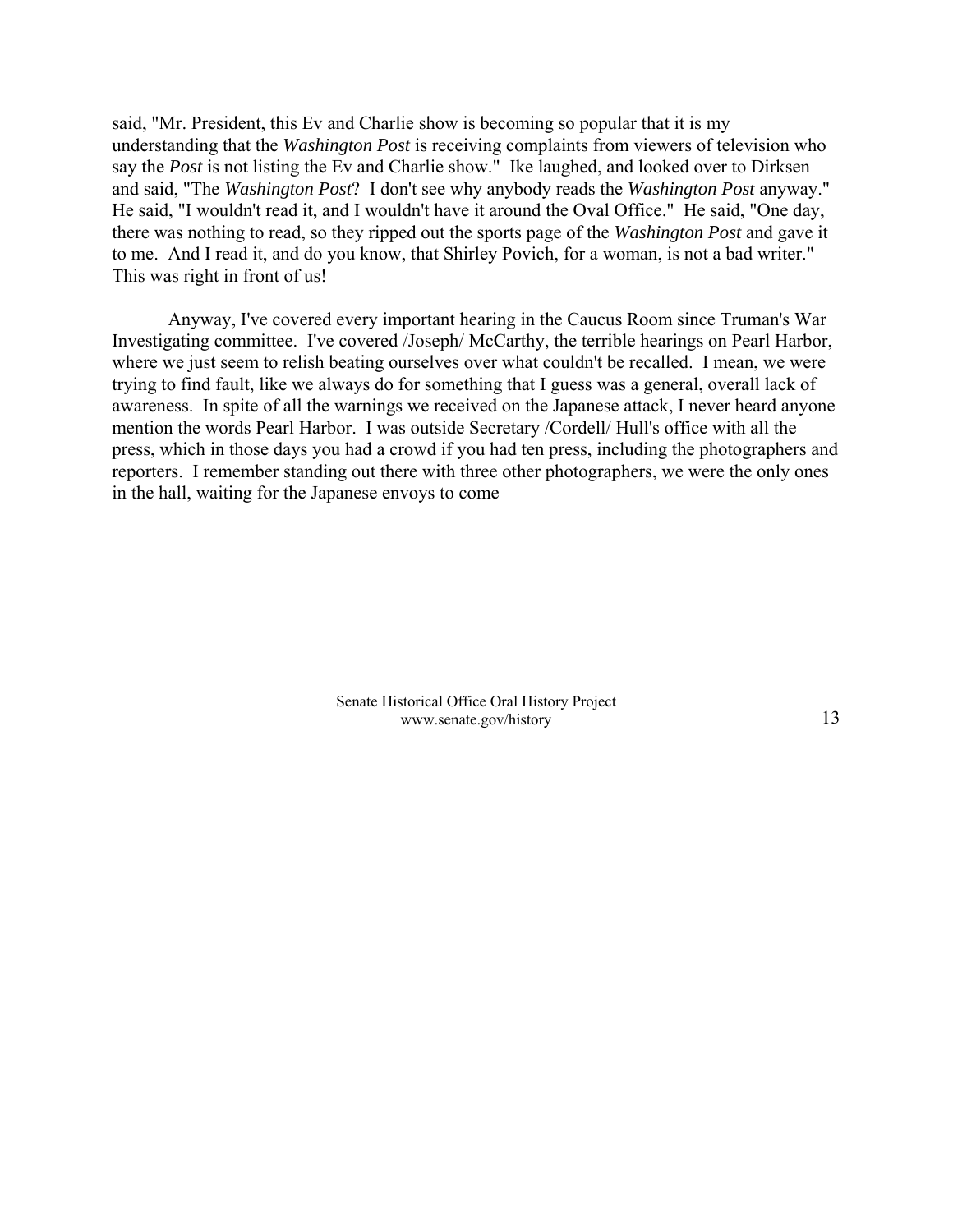out. I remember seeing old Cordell Hull sticking his head out and shouting down the hallway for Sumner Wells, who was Undersecretary at the time. He said, "Sumner! Sumner! Where the hell are you Sumner!"

The Pearl Harbor hearings went on and on and on. We tried to put the blame on various persons in the military, I guess we always do that. Then going right on in to the present day, Watergate and Irangate, and so forth, and /Oliver/ North. I think of all the years--forty-seven years--that I've covered hearings up on the Hill, I had never seen a performance like North's before. One, I just kept waiting for the members to tear him up. He made the whole Senate look foolish. He had them buffaloed, and he did it deliberately. It was well-planned out. The man even put on a strict diet and lost about fifteen pounds so he could wear his uniform and look real good. When they finally accepted his terms for appearing before the committee, the committee originally intended that North would be the last witness. As a result, you would have heard the complaints by the Secretary of State, by the Secretary of Defense, and by these other people who came after North. But North got his story in first, and they had a hell of a time following him.

Of all the members of the committee that I talked to, only one had the balls to see this and to react to it, and that was Jack Brooks. Jack Brooks told me before he appeared and during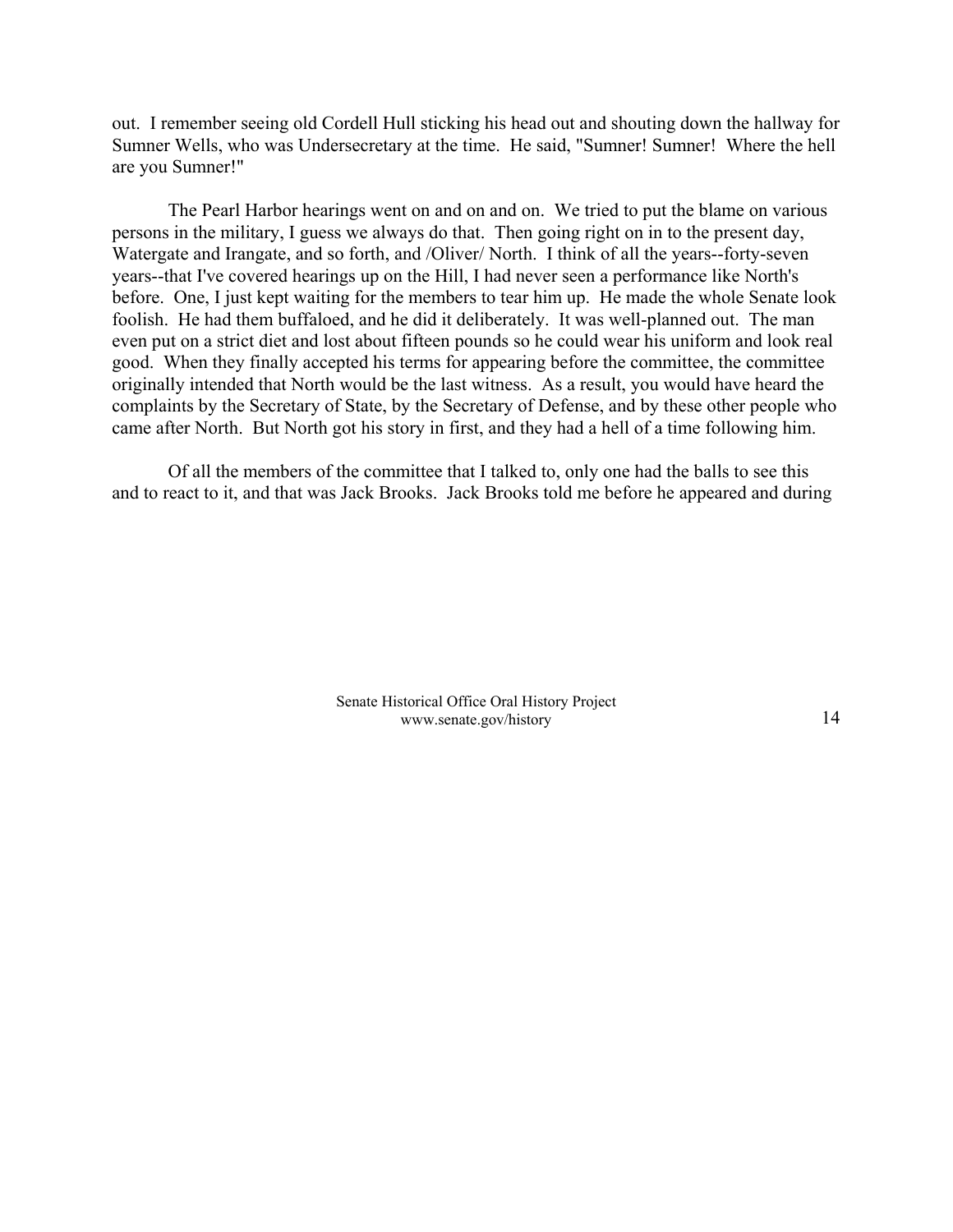the appearance by North, that every time he'd shake his finger at me and I knew what he was talking about. He said to me, and I'll be very blunt, he said, "[Expletive] him! He doesn't want to appear, we'll subpoena him." And then after about four or five days, Jack Brooks came up to me and said, "I was so upset, I went to see Senator /Daniel/ Inouye, and I said, 'Goddamn it, I'll put my Marine record up against his any time.'" He said, "I propose that every member of this committee that served in the military put on their uniforms, including the chairman, and everybody march in here and plump themselves down, and see then what." The chairman was shocked at the suggestion. Then after a while, he said, "I cooled down. I realized we'd be playing into North's hand." North made them look foolish.

However, I personally believe that was one of the best examples of democracy in action that has ever come out of Congress. Because it has been my strong belief that there is no such thing as too much news in a democracy. As a young man I remember reading somewhere that the old Greeks in their wisdom, when they sat down and conjured up this frail being that they called a democracy, that some of the wiser heads cautioned that democracy cannot survive beyond the range of the human voice in the market place. When the people on the fringes are uninformed, then democracy dies. It's been my feeling that our country has been very fortunate that it was formed at a time when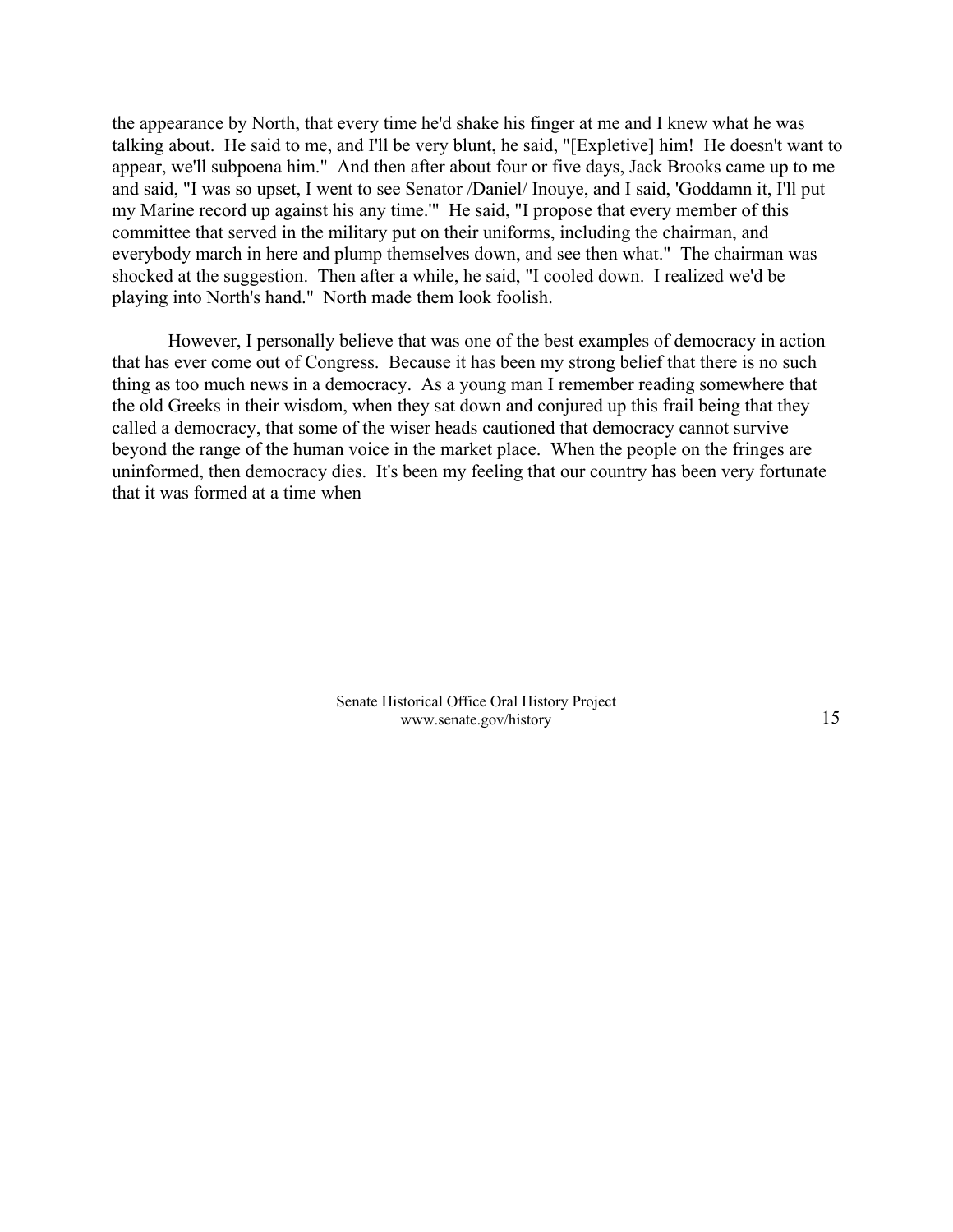communications were improving, you could get a letter from England in three weeks and so forth, newspapers were developing. And then the big burst of our development came right at the same time.

Then came the radio. This televised and radioed hearing was an exercise in democracy which to me helps sustain us. Radio in particular. Television demands that you sit and watch, whereas you can listen to the radio whether you are changing a baby's diapers or driving an eighteen wheel truck, you're still part and parcel of what's going on. Television focuses on the dark side, the problems, the injustice of it all, the way Israel today has got their balls in the wringer. They're being the oppressors, and no matter how many parties they can have for Martin Luther King here in Washington, the blacks are going to realize that what Israel is doing to the Palestinians is exactly what was done to them here. And it's done because of information. Do you think that we or the southerners, white southerners who held the political power for years would have given it up willingly? No way. They didn't give it up for fifty or sixty years or more--and only because of information. Also, in a democracy, if everyone is going to be equal, we have to respect the other person's viewpoint.

I've always maintained that the worst piece of legislation that can come out is one that is unanimous, or damn near unanimous. The moment I hear that word unanimous I think, "Oh,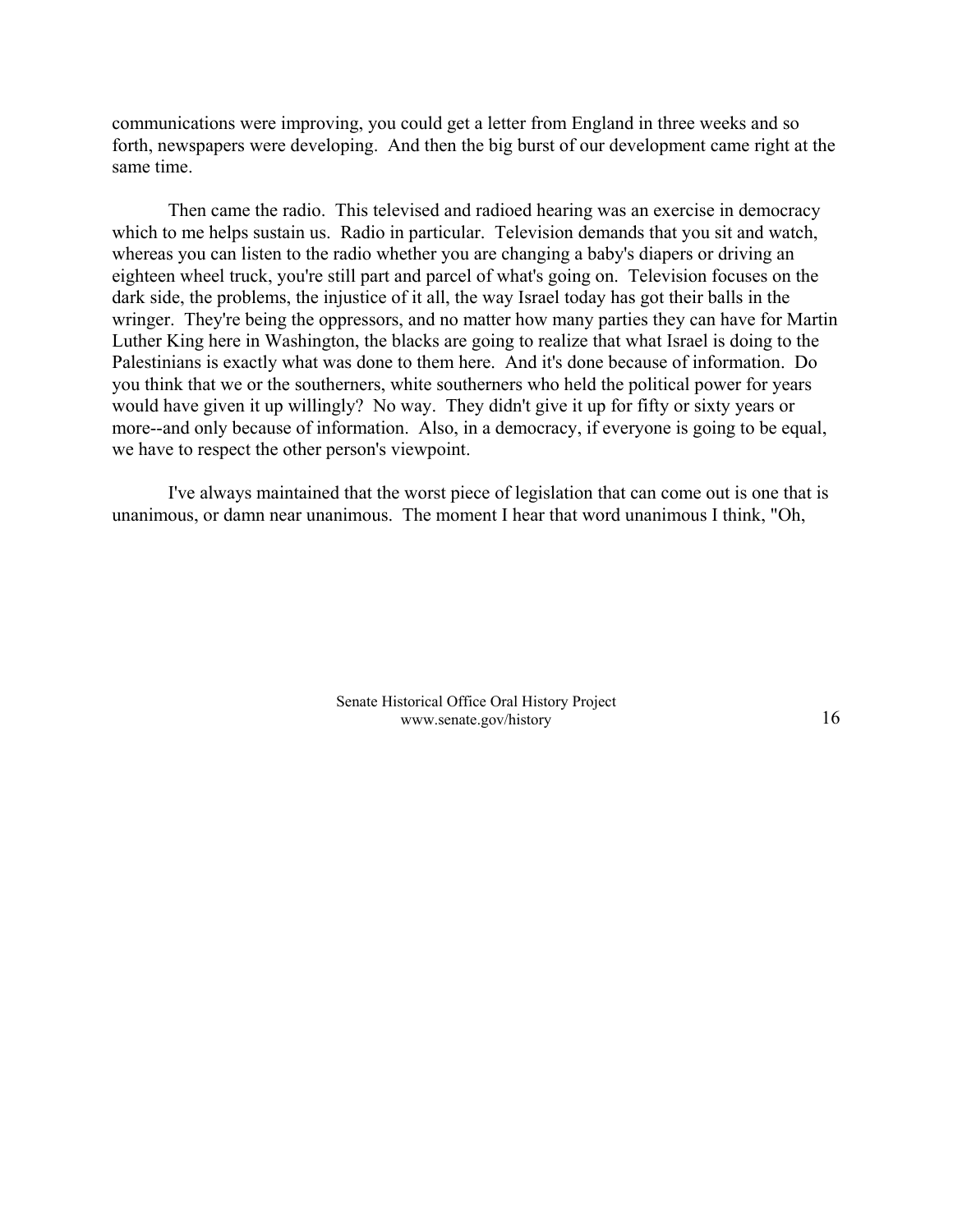oh, somebody's getting sold down the river." Because there's no such thing. You've got your viewpoints, I've got my viewpoints, and I'm just as sincere in mine. Everything is a compromise on the Hill. A half a loaf. And if you get sixty percent of the loaf you have really made a big impression. And you are ten years behind the general public! They want something and you're ten years slow. But that's the way it should be. I think our form of government, how frail it is, and how lucky we were that the two times in our history since our establishment that there was a demand for a dictatorship in this country, when /Abraham/ Lincoln was president he was urged to become a dictator, and he said no. And /Franklin/ Roosevelt himself could have taken over the powers and nobody would have objected. In fact, I as a young man would have approved it, because I didn't know any better. But at least those two men saw, and we're fortunate. I've always been afraid of the man on the horse that's going to come down the pike and solve all our problems. There again, television has the power. Can you imagine what Hitler would have done with television? That's what Harry Truman told me one time. Can you imagine what Reverend /Charles/ Coughlin could have done with it? Or even /Huey/ Long. When people have a grievance--I'm wandering on, I'm not talking about the House and Senate that you're interested in.

**RITCHIE:** No, I'm interested in all your views.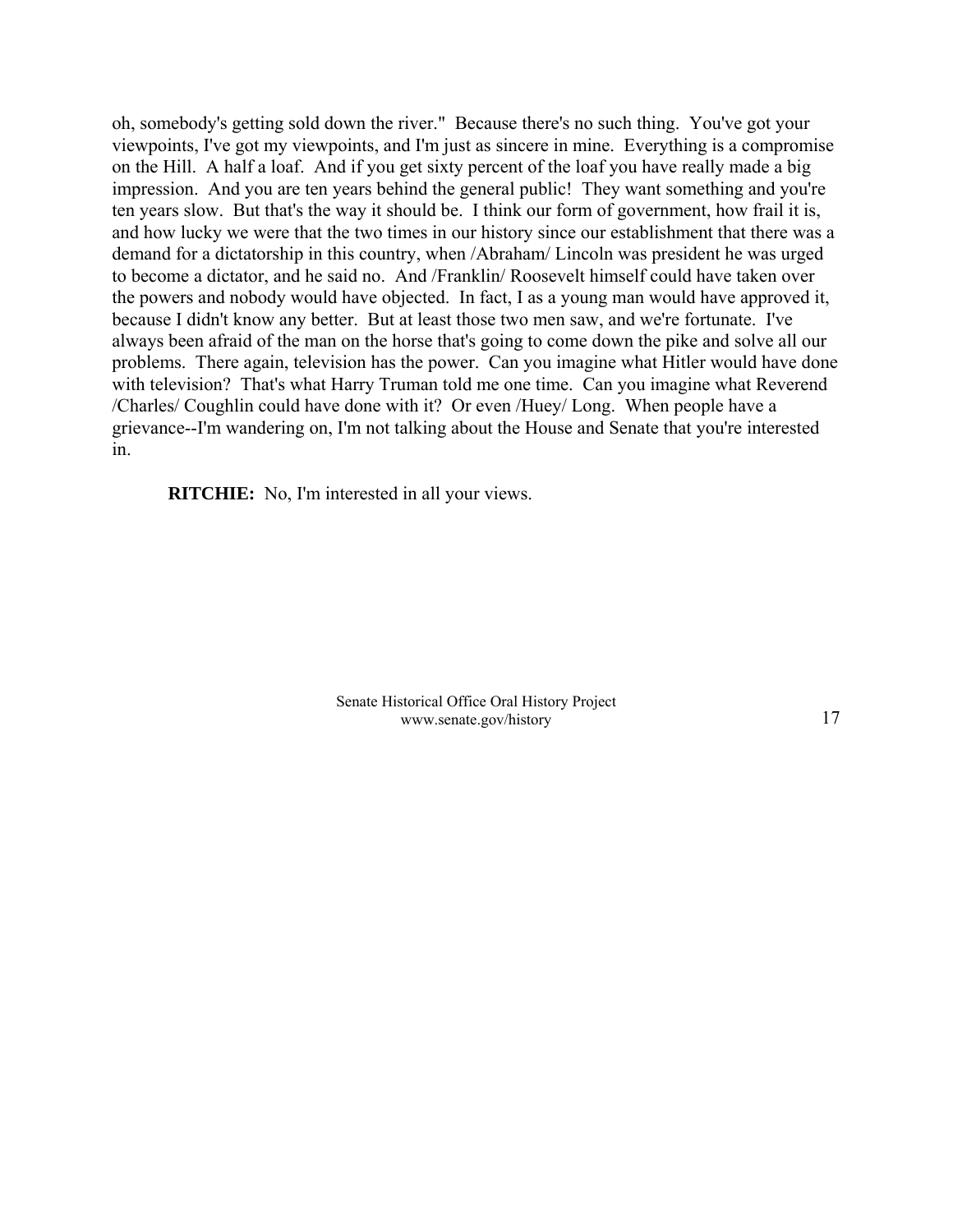**TAMES:** I've thought about where we're going, and what we're doing. I hate what's happening to us, the so-called national security. In the name of security we're doing everything. If as Samuel Johnson wrote that patriotism is the last refuge of a scoundrel, then I think that security today is the second refuge of the scoundrels. In the name of security we're covering up everything. North was doing that. Thinking back, I'm just wondering what some of the senators would have done, fifteen years ago, twenty years ago, thirty years ago, if a colonel in the military had shredded documents and his girl friend had stuffed her clothes with the documents and gotten them out of the White House, why they would have exploded! What are we doing here? What is happening? You can't do that.

In a democracy the railroads and the airplanes don't run on time, and people's baggage gets lost. We could have a more efficient, so-called scientific government. But look how efficient the Russians are. The greatest experiment in the world since Jesus Christ, and look what's happened to them. They can't feed their own people.

People say, "Well, that Congressman is really doing that to further his own political ambitions." I say, so what, as long as the country is also being helped. I always maintained that Lyndon Johnson really didn't believe in Civil Rights, or push for them. But the moment he became president he was very conscious of what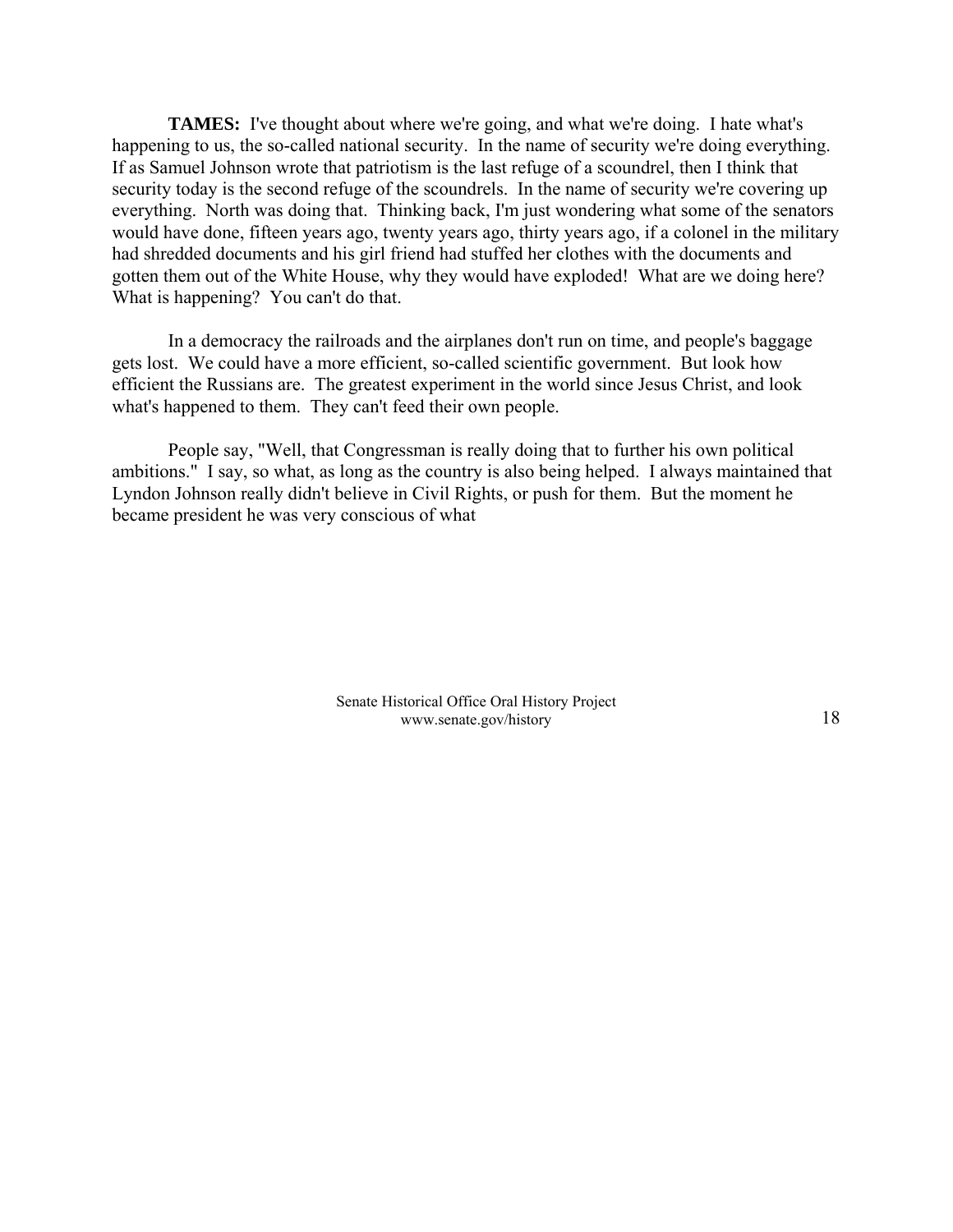history has to say about him. He wanted that record to show that LBJ was bigger than life. I have always felt that Lyndon Johnson got tangled up in Vietnam because he wanted to out-Roosevelt Roosevelt. At one time it was very revealing to me, when I was talking to him- because Johnson and I were pretty good friends, as Congressman and Senator. And when you're one-on-one you're able to say things you don't want people to here. But I got on him about this habit of his having the White House photographers shoot pictures of him all day Monday, and Tuesday morning when he came into his office, they had to have the stack of prints on his desk, shot from the day before. That was the way he operated on the Hill too. He was the one who created the staff photographer on the Hill, because he wanted that photographer shooting pictures of himself. He was always conscious of pictures.

I was kidding him about the stack of pictures that he had on his desk, and how he'd go through them, and when he found one he'd like he'd leave it on the desk, and the rest he'd throw on the floor. That meant you were supposed to destroy all those, throw them away. I said, that's just the image, not how they're going to remember you. They're going to remember you, I said, for what you've done in office. He looked at me and said, "Name me five presidents, immediately /snap, snap, snaps fingers/. "Don't think!" Well, hell, he caught me by surprise, and I said, "Well, Washington Lincoln, Roosevelt." He said, "Hah /snap/, war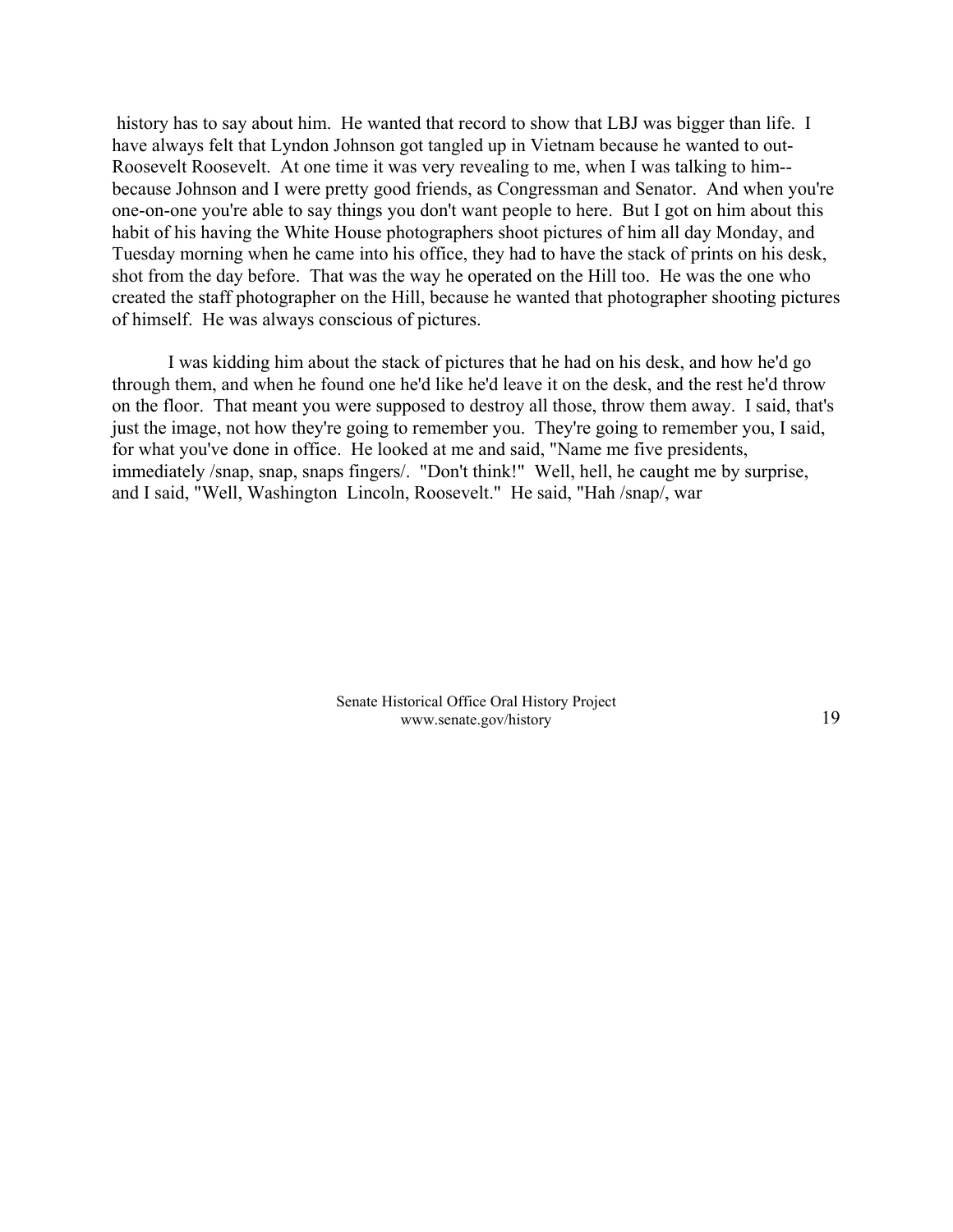president /snap/; war president /snap/; war president /snap/." He said, "You remember the war presidents." And I had to agree with him, that the ones who came to my mind were the ones who were active, Jackson, and so forth. He, I think, if not consciously, unconsciously, he wanted to imitate them. I called that the "Texas Syndrome."

I used to joke with LBJ and tell him every little bit of scandal I'd heard, or picked up around the Hill, and tell jokes, and he'd laugh. But two subjects were taboo. One was jokes on Lyndon Johnson himself, and the other was jokes about the state of Texas. One time I got into trouble when I told him that I thought there wouldn't have been any Texas if there had been a backdoor to the Alamo. I started laughing. He didn't laugh. He didn't think that was funny, not one goddamn bit.

When he was majority leader I took that series of pictures we have of him with /Theodore Francis/ Green. Hugh Sidey told me after he saw my show that he was there as a reporter for *Time* when I made that series. It was an executive session of the Senate Foreign Relations Committee. We were allowed in until the chairman called the meeting to order. We were just wandering around, which is the time I always like to work, because you can get candid shots of the senators in action. Hugh Sidey told me that that was the time that LBJ was leaning on Green to give up his chairmanship of the Foreign Relations Committee in favor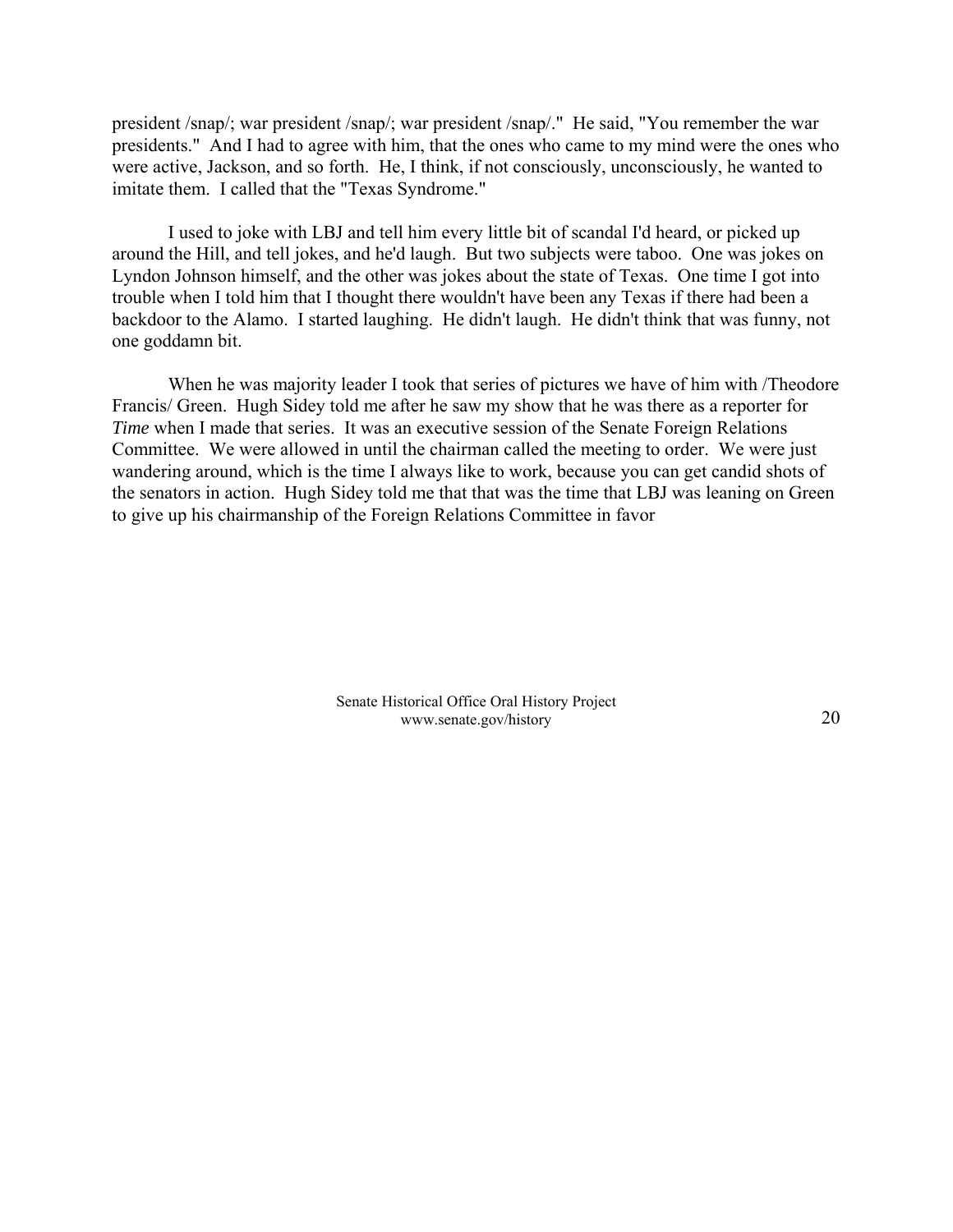William/ Fulbright. He finally persuaded Green to do so. Green was getting way up in age anyway, but I think LBJ lived to regret Fulbright because Fulbright finally had enough of the war in Vietnam and turned around and went after LBJ.

I'll never forget one day I was in making a picture of the Cabinet, and LBJ was sitting there. At the other end of the room by a great big map of Vietnam was a full colonel. He was pointing to the map and giving a briefing on the situation there. And LBJ was just sitting there with his head down, slumped in his chair. Every once in a while he would look up, and drop his head, look up, and drop his head. Finally, when the colonel was finished, he sort of unwound those long legs, and leaned forward, and looked up towards the end of the table, and said, "Shiiiiiit." He didn't care for what was being said! I always felt that if anyone was prepared to be president, he was. He knew which buttons to push and how to get legislation done. If he had not been involved in the Vietnamese war, if he had seen his way clear to get out, or if he had won, I think he would have gone down as out-Roosevelting Roosevelt insofar as social programs.

My father always used to say that the reason this country didn't have more trouble is that it's so rich. For all the stealing that's going on, there's still some that trickles down to the little fellow. The surest way to tamper down tempers is to give a little something, give a little bit, which is a technique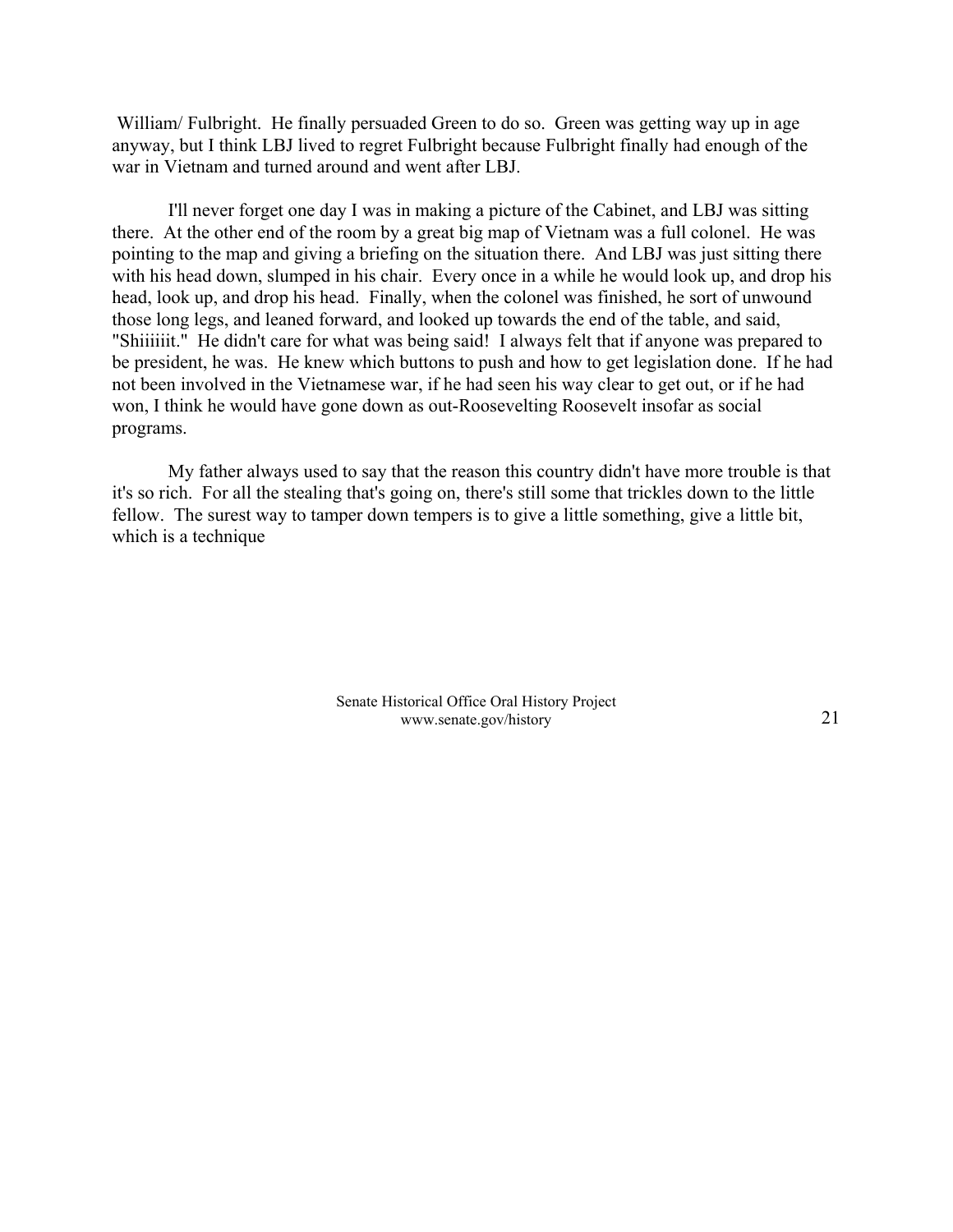we have followed, rather reluctantly, whether we admit it or not, with the blacks in this country, and other minorities. When I was growing up, nobody knew what a Greek was. We were raised in an Irish neighborhood, next to an Irish church practically. The priests came around and were giving the landlord hell for renting to a non-Catholic. They wanted nothing but Catholics in the area. At that time, the priests and the religion were pretty strong, compared to today, particularly among the Irish. We were looked down on. Between the Italians, and the Greeks, and the Jews, and the Syrians, why we were on the level with the blacks, and sometimes one step lower than the blacks.

I'll never forget the heavy drinking by the Irish, and the raising hell. Our neighbors, the mother would wait for the father to come home with his paycheck, and he had already drank it, and there would be yelling and screaming out there in the front. She wouldn't let him in. I'll never forget one Sunday morning, bright and early, our neighbor who was drunk went several doors down to a vacant house and just lay down on the porch and went to sleep. We went over there and he was still sleeping it off, with the flies on him, and smelling to high heaven. My father took me by the hand up there, I was I guess eight or nine, we went on the porch and he pointed down to--I won't give his name--and said to me: "Tute ena Iristi," "This is the Irish." He said, "Never drink, or you'll be like them." It stuck with me. I have never cared for--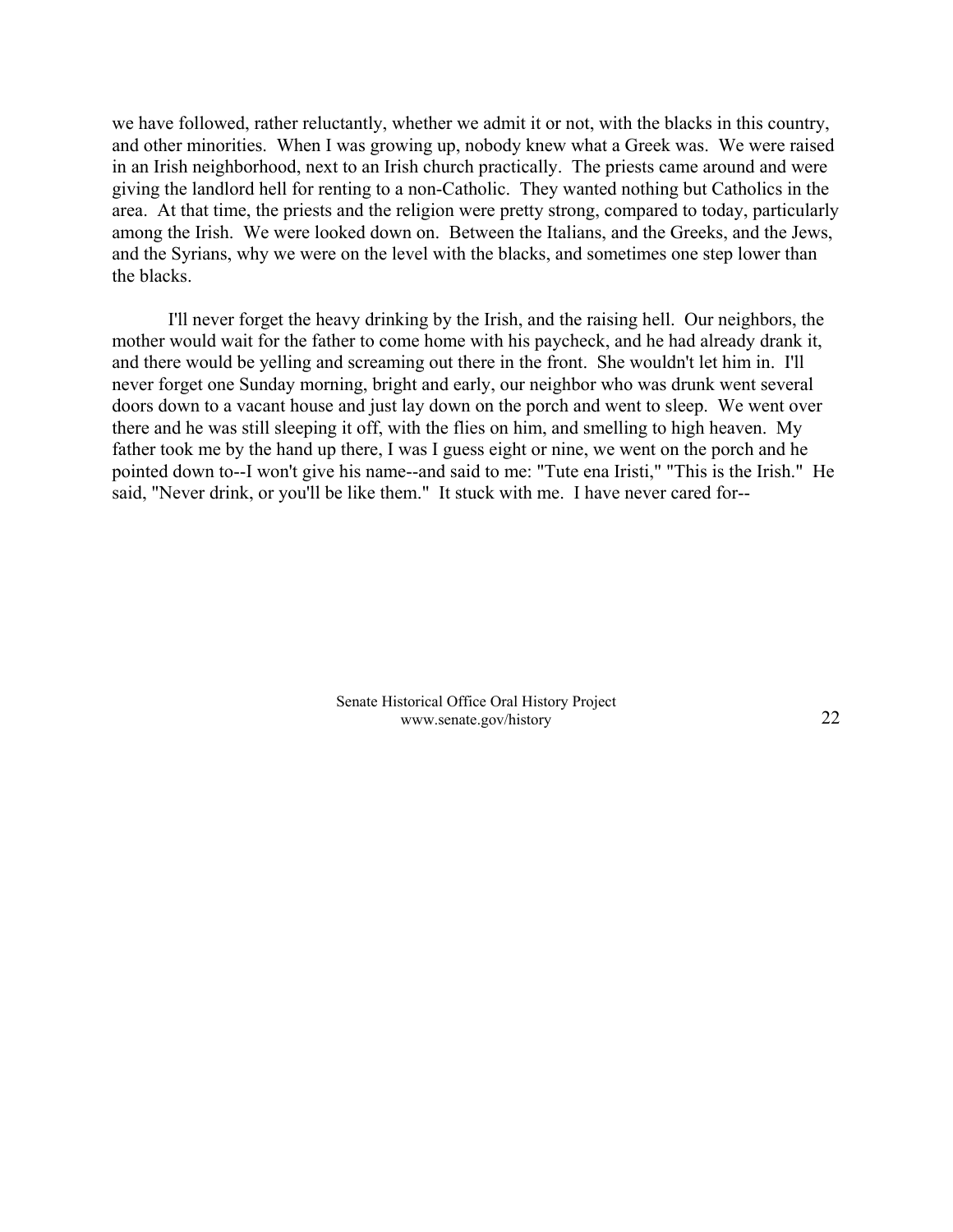I like the effect of booze, one or two drinks and I love everybody. I like the feeling, but by the same token I don't like what it does. I don't think I've drunk a fifth of Scotch a year, when I go to social events and take a drink or two. Well, we're getting off the track.

**RITCHIE:** I'd like to go back, because I've heard a lot about that old Southwest neighborhood. A lot of Smithsonian curators lived there, and regret that that neighborhood was demolished.

**TAMES:** Oh, yes. Around the old War College and Fort McNair, that was a beautiful place. We'd go there and watch the troops parading. Southwest was a rich neighborhood. I just drove past the Washington Monument the last couple of days in the snow and I didn't see one person sleigh riding, and there used to be thousands of kids up there. All the Southwest boys and girls would come there, and all the ones from downtown Washington that still maintained apartments and houses in the area that's all full of government buildings now, and various law offices. And with the Tidal Basin there, I fished the Tidal Basin. The first time I caught a fish in my life I caught it in the Tidal Basin. The Southwest that I remember was a very heavily ethnic neighborhood. The Irish finally moved out, the ones who got money, and the area was filled by Greeks, and Syrians, and Jews. A few of the old houses were still maintained by the Irish, and Germans, but most of the people that I went to Jefferson Junior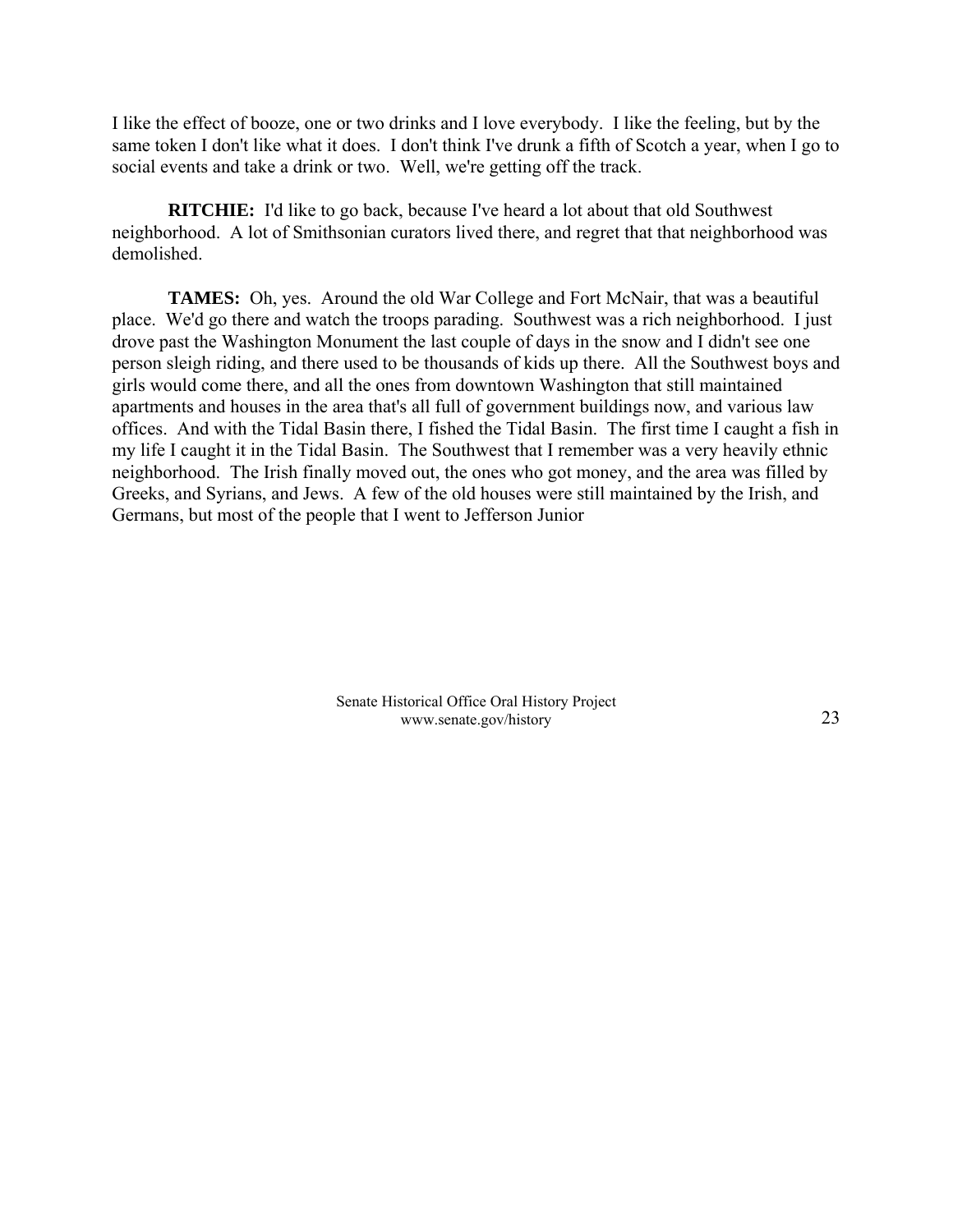High School with were ethnic, as we refer to ethnics today, first generation Americans. We didn't know where we fitted. I'll never forget my father, every time he'd get Teed off at something the U.S. was doing, he'd tell me: "You Americans." He never considered me Greek. "You Americans do this or you Americans do that."

# **RITCHIE:** Your father had a pushcart?

**TAMES:** Yes, he was a pushcart peddler. He was right there down at the Agriculture Department, down at 12th and B Street Southwest, which is Independence Avenue now. The streets were cobblestone in those days, and he used to push his pushcart next to the Freer Gallery of Art on 12th Street, where he'd park his little pushcart. I remember as a boy, eight or nine years old, also selling sodas from a newsboy's wagon. I'd put an icebox on it, and put some ice in it and some drinks, and I'd peddle them through the park. But the police didn't like us doing that in those days. They would chase us, or try to arrest us, or whatever. But that's what he did. He was a good man. He was a hard, harsh man, and he could never understand the freedom here, coming from almost a feudal society in Albania. And being a minority in Albania, in the Greek Orthodox Church. Whether our stock is ethnically Greek or Slavic or a mixture of everything is hard to say. The way you tell a Greek today is he proclaims himself a Greek and he goes to the Greek church. Then he's a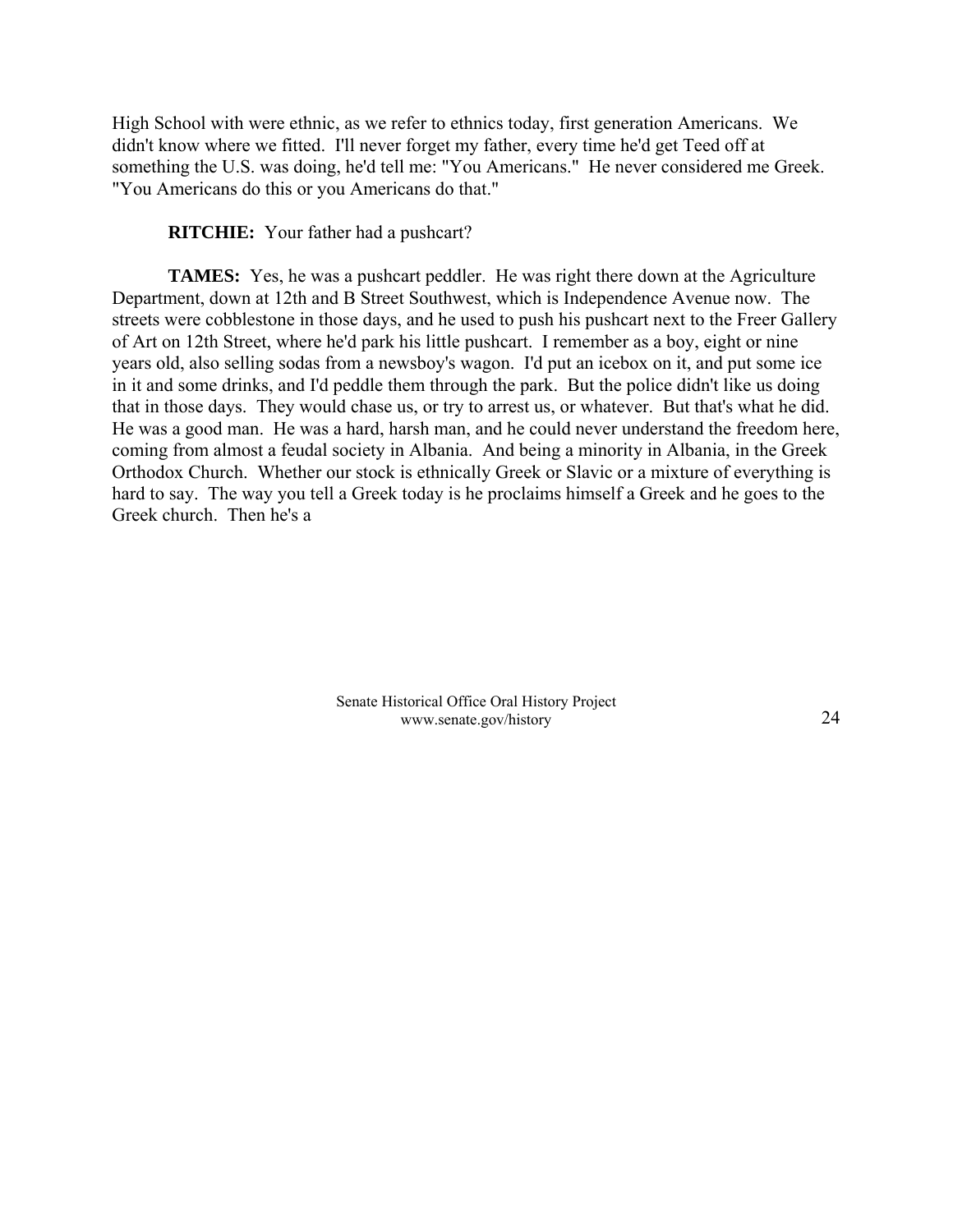Greek, no matter what skin color he's got, or where he comes from, that's it. I'll never forget the first time I ever saw a Greek Orthodox priest out of Uganda, speaking better Greek than I did. He was a priest in the Greek church, missionaries had gone through there.

Yes, my father was a pushcart peddler, and I dropped out of high school in order to go to work. I was lucky to meet a person who was a stringer for Time, Inc. and was able through him to get a job. When he opened up a bureau, I became his office boy. That started me off. A whole new world opened up.

# **RITCHIE:** Who was this?

**TAMES:** Harold J. T. Herran, was his name. He just died last year. He hired me as his office boy and told me what to do. He went to a great deal of trouble to hire me, because Time, Inc. didn't want me to be hired because I didn't qualify. I only had a tenth grade education, and they were hiring office boys who were graduates and who had masters' degrees in journalism from Columbia and various other schools. But he kept me on the payroll from the winter of 1938 to the winter of 1939, paying me out of petty cash, eighteen dollars a week. Then in the Christmas of 1939 he finally persuaded them to put me on the payroll.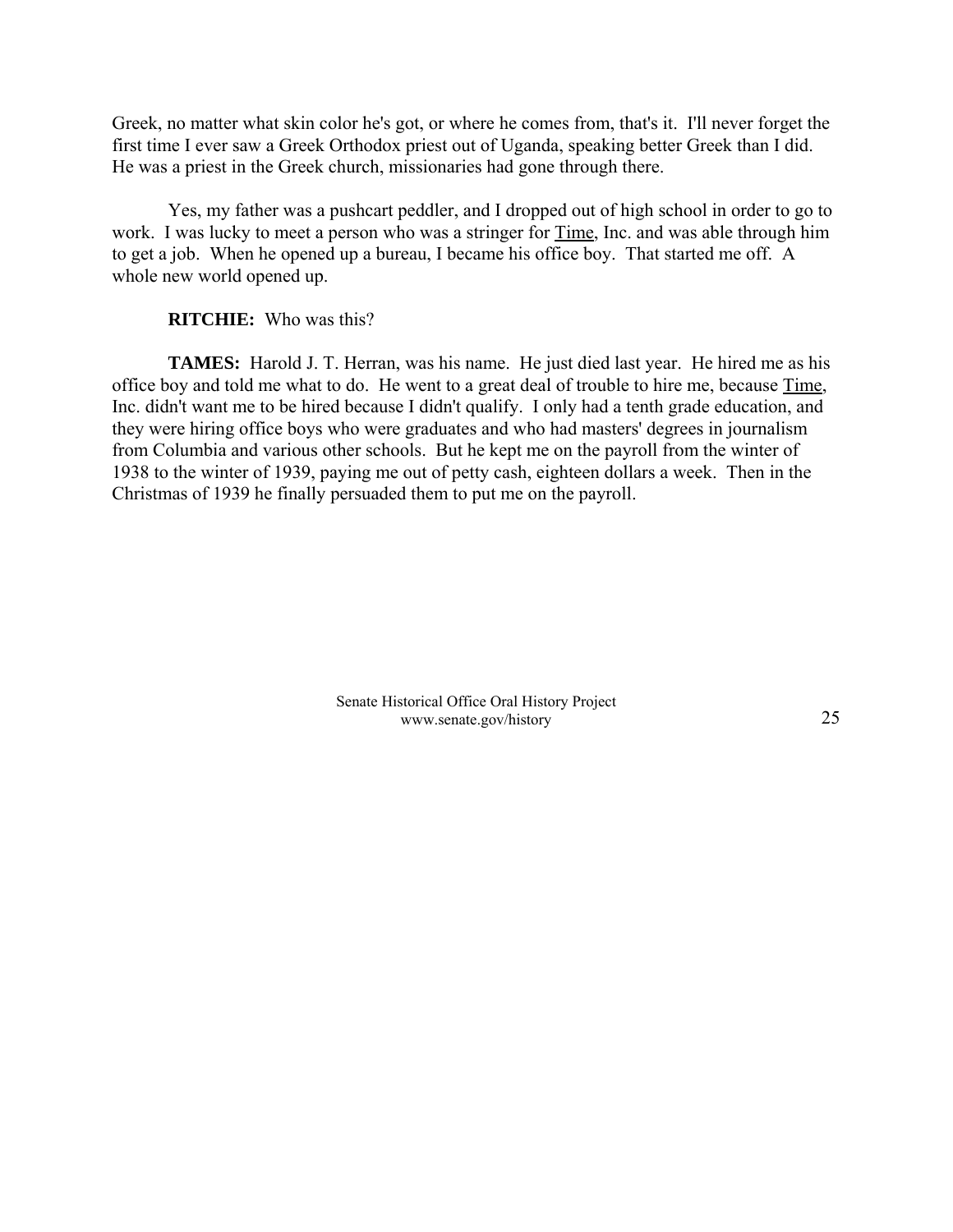That was still the Depression. Everybody today keeps talking about displaced persons, the homeless and so forth; we used to call them bums. They were around then, and they're going to be around no matter what you do. There are certain people that just cannot be helped. They love it, or do not do any better. Sometimes I think they really like it, being out there on the grates and begging. I kid with them, I went in the subway the other day at Farragut North and there was a panhandler there, several of them, with signs saying they were hungry. I looked at one guy, and said, "You've been here for two years, are you still hungry?" And as I came up, for the first time I saw one at the Sears, so it looks like they're picking the spots like we used to sell newspapers, when I was a boy. Once somebody staked a claim on some streetcar stop, it was their's. I came up and this bum was holding out his hand, with a sign that said "I'm hungry." I said, "I gave at Farragut North. I can't give at both ends of this thing!"

**RITCHIE:** You said that you worked for Marriott, was that at the old Hot Shoppes?

**TAMES:** Oh, yes. I went to work for Mr. Marriott carhopping on Connecticut Avenue, when he opened up that one on Connecticut Avenue. He had the root beer garden next to the Hot Shoppe. We boys--because I don't remember too many girls at that time, I guess they did have them, but mostly boys--were running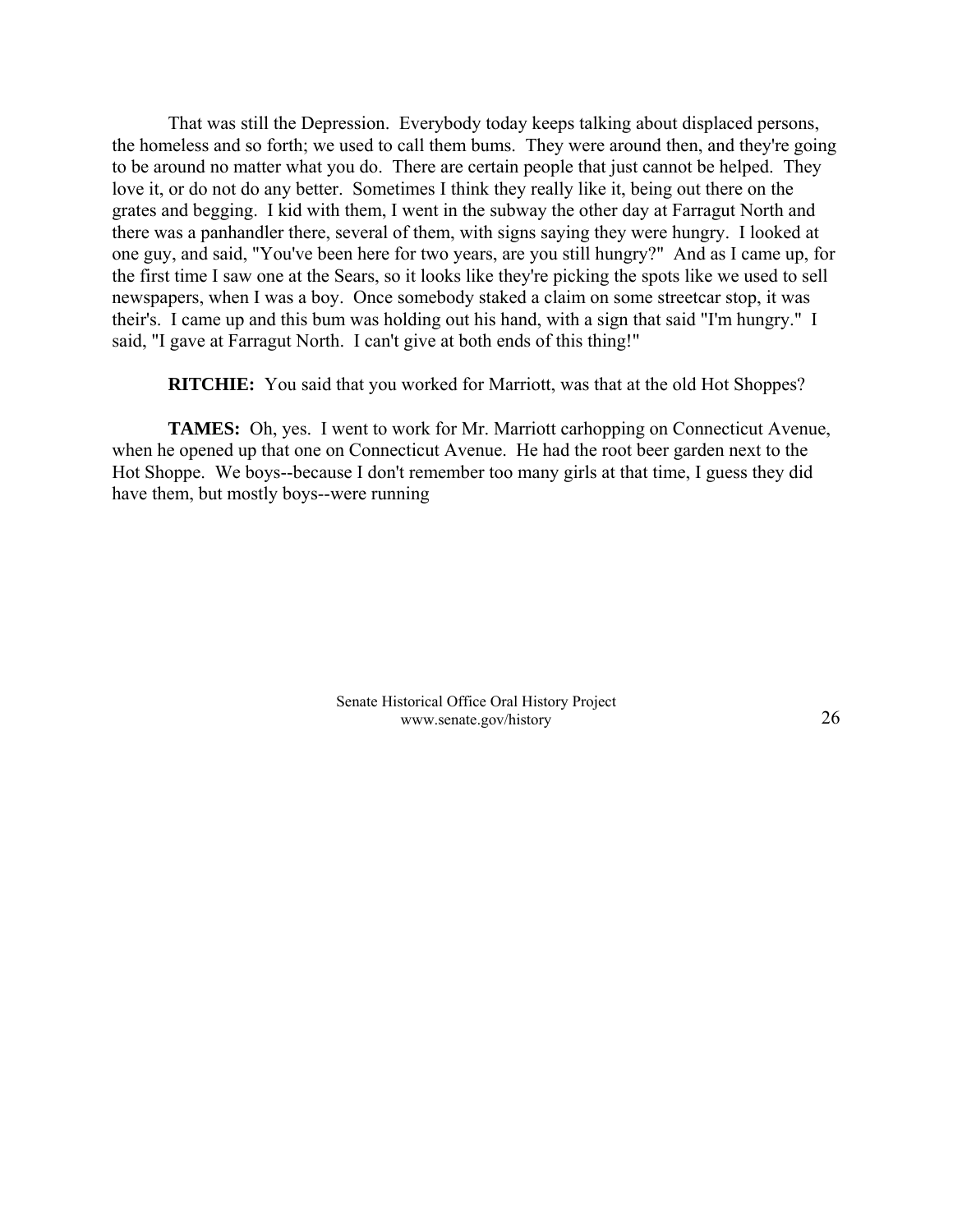the orders back and forth. He would have the big root beer mugs that they serve the root beer in, iced mugs. We fellows got to be pretty hip to what was happening. Some of the young dudes would bring their girl friends to the Hot Shoppe and sit in the root beer garden and talk and carry on, the way teenagers do. They would carry flasks with them, so when they ordered root beer they'd say: "Two glasses of root beer, please." Then he'd give me a wink, which meant I put ice in the glass, but no root beer. I sell them that, and they'd give me a little tip for that, and they'd pour a little bit of booze in it and sit there and drink it. Well, you know, Mr. Marriott being a Mormon and against that, he would have fired us if he had known. Years later, I guess thirty years or more after I did that, I mentioned it to Mr. Marriott one time, and he just became very angry at me. I thought he was going to disown me, and this happened thirty years earlier!

The other thing we used to do, my friend Frank Aurito and I would work around the kitchen. In those days the Marriott had chickens. He'd cook them en masse and them warm them up as ordered in those ovens. They didn't have the microwave, but would warm them up. These were roasted chickens. Once a week we would steal a chicken and a pound of coffee, coffee was in bags. We alternated. I would take the coffee one time, and he would take the chicken. I'd take the chicken and he'd take the coffee. The reason for that was you had to put the chicken under your coat,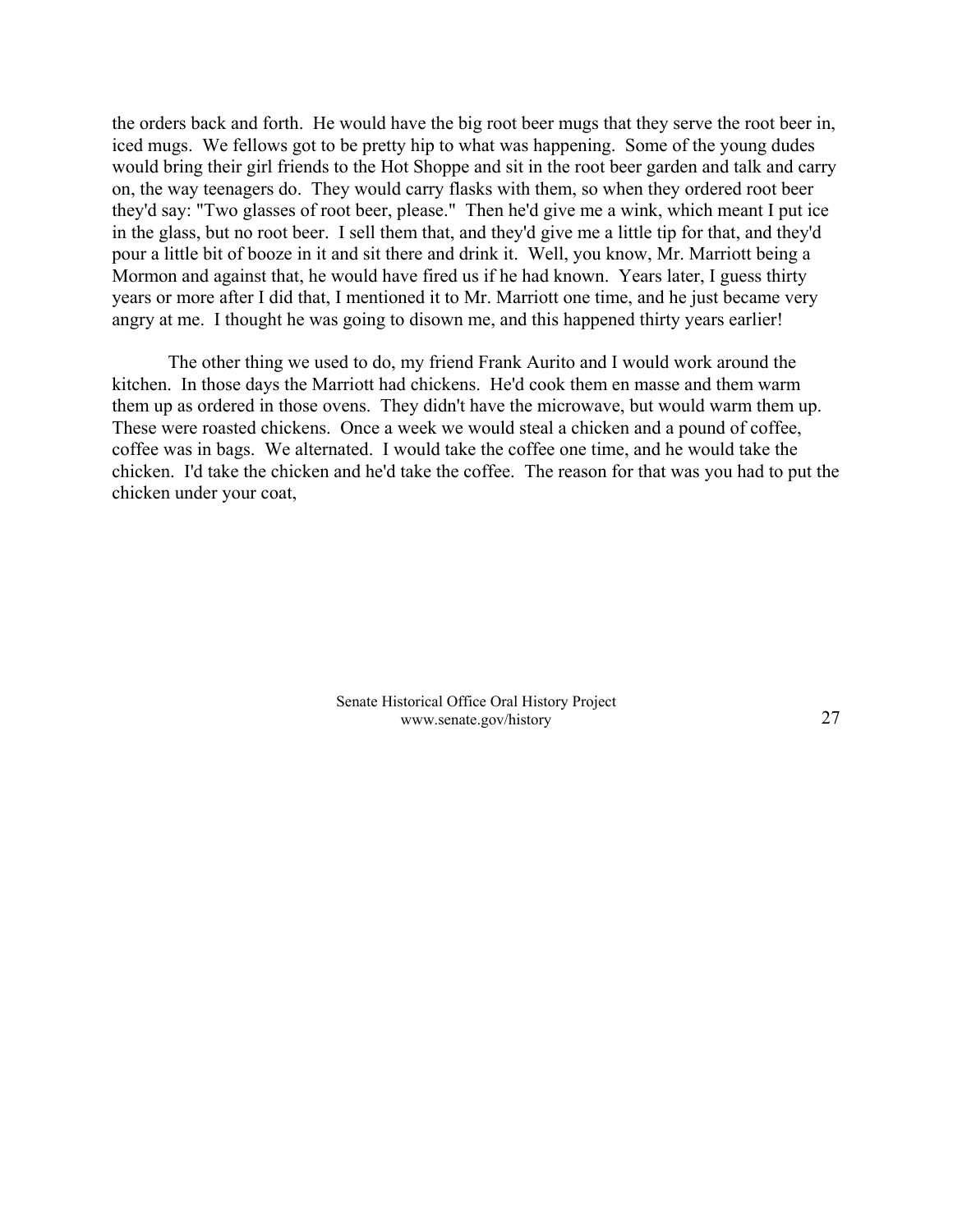and you couldn't put it in a bag, because it could make noise. You literally got a greasy chicken under your coat, naturally you got some fat on it. We had to alternate anyway. And I told Mr. Marriott about that, and he got very upset. But I must say, I invested in the Marriott Corporation and it's done very well for me.

Yes, I worked for Mr. Marriott. He was part and parcel of the Washington scene, a true blue conservative--I mean a real conservative. A Mormon, one who lives his religion, and I admire people who do.

**RITCHIE:** A strict taskmaster, I gather, as an employer.

**TAMES:** Yes. He mined the University of Utah and got the best people out of it and put them in his corporation. He did very well by them, and they did very well by him. I know the present Marriott, Bill, Junior. I knew them when he was still suckling his mother. They're very fine people.

I've searched back in my mind as far as the members of the House and Senate and maybe it's because I always try to see the best in people, but I can't recall any incidents where some real bad ones were there. Of course there was Joe McCarthy, whatever personal devils were driving him. He was trying to become popular. I'll never forget those speeches he made about Communists and homosexuals in the State Department. He started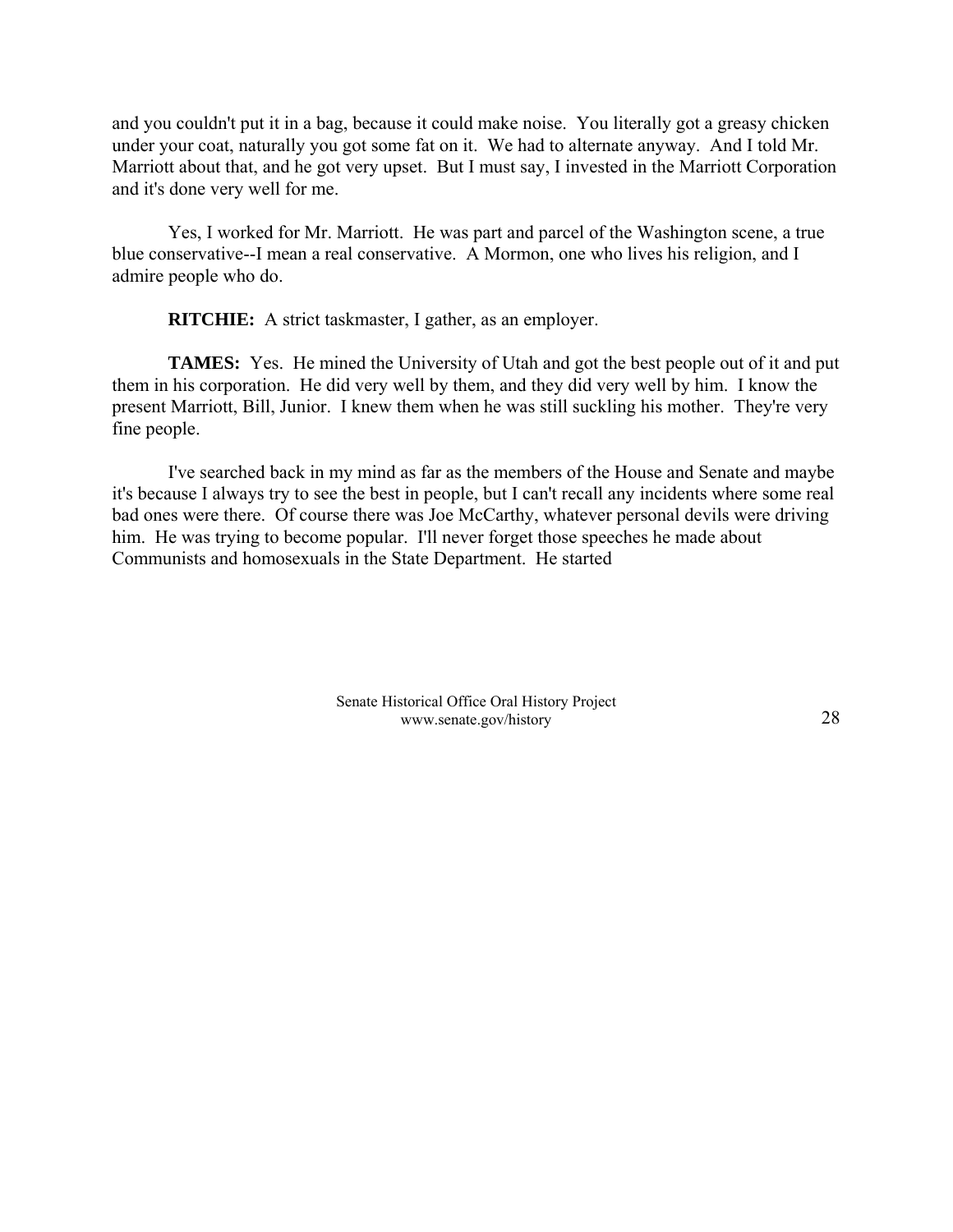getting publicity and got on that treadmill and couldn't get off. As things got tougher, he took to drink. In fact, I've got one of his old flasks in my memorabilia. On the fourth floor of the Russell Building, near the elevator, is a small committee hearing room, where towards the end when he wasn't drawing the crowds that he used to, he would preside over a hearing and he would excuse himself and go into the men's room, which was next to the elevator, and he'd have a flask of booze up on top of the stall. One day, I was by there and looked up and damn if his flask was there. The hearing was not going on, and he was gone, so I went up and got it. I have it back there as part of my memorabilia.

The first time I noticed Joe, Senator McCarthy, was when there was hearing being held by the Senate Armed Services Committee on the Malmedy Massacre, and Joe came and testified in defense of the Germans. They were following orders, he said, you could not fault a colonel or a captain for following orders. Of course, our position was there were some orders you just couldn't follow. This was murder pure and simple. And Joe stomped out of the room on that. Then he picked up the other thing on the homosexuals. The thing I remember more than anything else. When he was being battered by the State Department, that there were not any homosexuals in the State Department, and that he should come up with a list and prove it. I was sitting there listening to this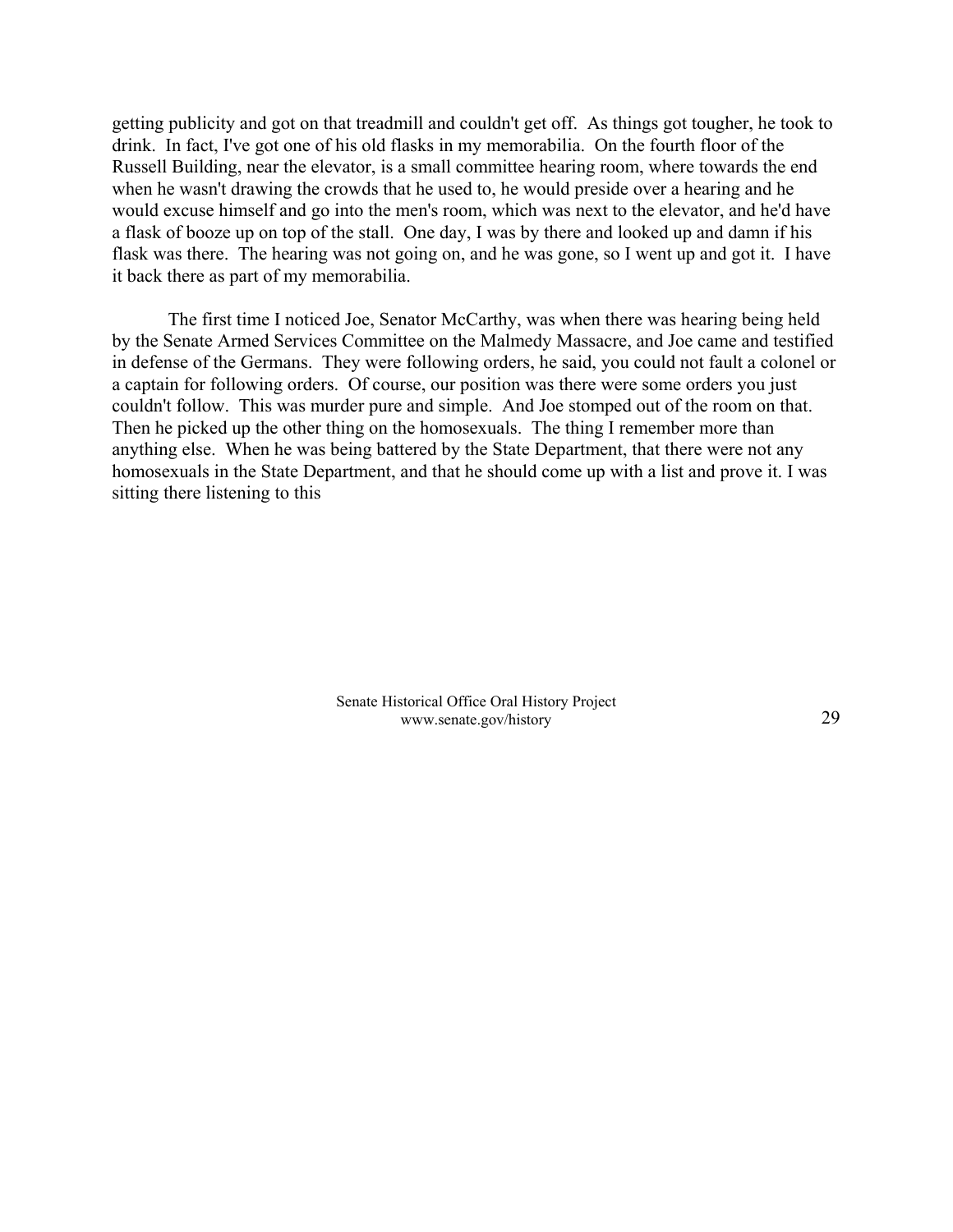and realizing that I had it in my power to make Joe a hero and to get him off the hook, because the task force that the State Department had put out to investigate his charges of homosexuals in the State Department, was headed by a homosexual.

Nobody knew it, but the way I knew it was simply because I had subleased an apartment from this man. I subleased an apartment up on Sixteenth and Calvert Street, and I kept the phone that he had. In those days, if you turned in your phone you had to justify needing a phone, because of shortages, so everyone just kept the same phone. And I would get these mysterious phone calls from various people, and sailors knocking on my door at all hours of the night. It doesn't take an Einstein to finally realize what was going on. This man apparently was a practicing homosexual. But I didn't say a word. I sat there, playing God, I guess, and enjoying it, as to whether I should blow the whistle or not.

Then of course there were the Army hearings. He had the Secretary of the Army up and was beating on him. Anyway, Joe had his faults. One of the things that I remember was when one of my photographer friends came to me and said, "Look, we've got a scheme. We can make a lot of money. We need ten photographers to come up with two thousand dollars each." That was an immense amount of money then. "We would go over to Alexandria, south of Alexandria is a piece of swampland that's for sale for half a million dollars. With twenty thousand dollars we can get an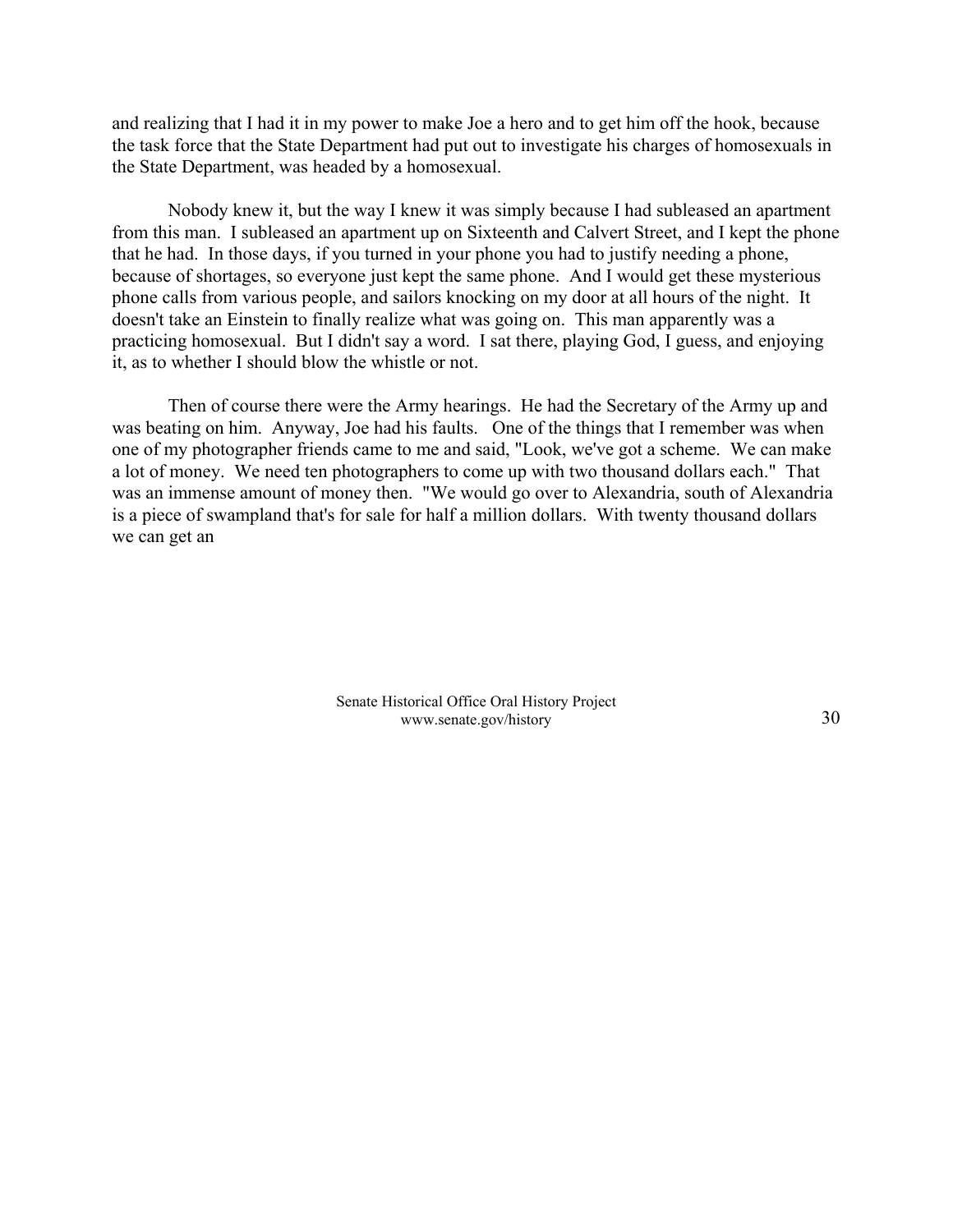option to buy that land. Then we can go to the federal government and get a loan to build an apartment there. Not only that, we can get a loan of five million dollars, and it's only going to cost four and a half million to build it--and instead of giving the money back to the federal government, we divide the money." The federal government still has a note for five million, see, at two percent or three percent, or whatever it was. I said, "You can't do that." He said, "Yes, because we're going to get ten photographers and Joe McCarthy is going to be our silent partner. He's going to be in on it, as one-eleventh of the ownership. He's going to make all the arrangements to push it through." I just couldn't believe it could be done. My mind just didn't work that way. But it was done by somebody else later.

Joe was very close to the photographers because he was a young senator, bachelor, and we had some bachelor photographers who had been around a good many years, many more years than I had. Particularly one was Henry Griffin of the A.P. He's still around. Then there were a couple of others, and they used to love to play the horses. Joe loved to play the horses, and every time he wanted to make a bet, he would tell one of the boys what horse he wanted, and they would call it in. They would go to the race track quite often together. So he knew the photographers. I don't know whether he came up with this scheme, or one of the photographers came up with it. But Joe was going to see it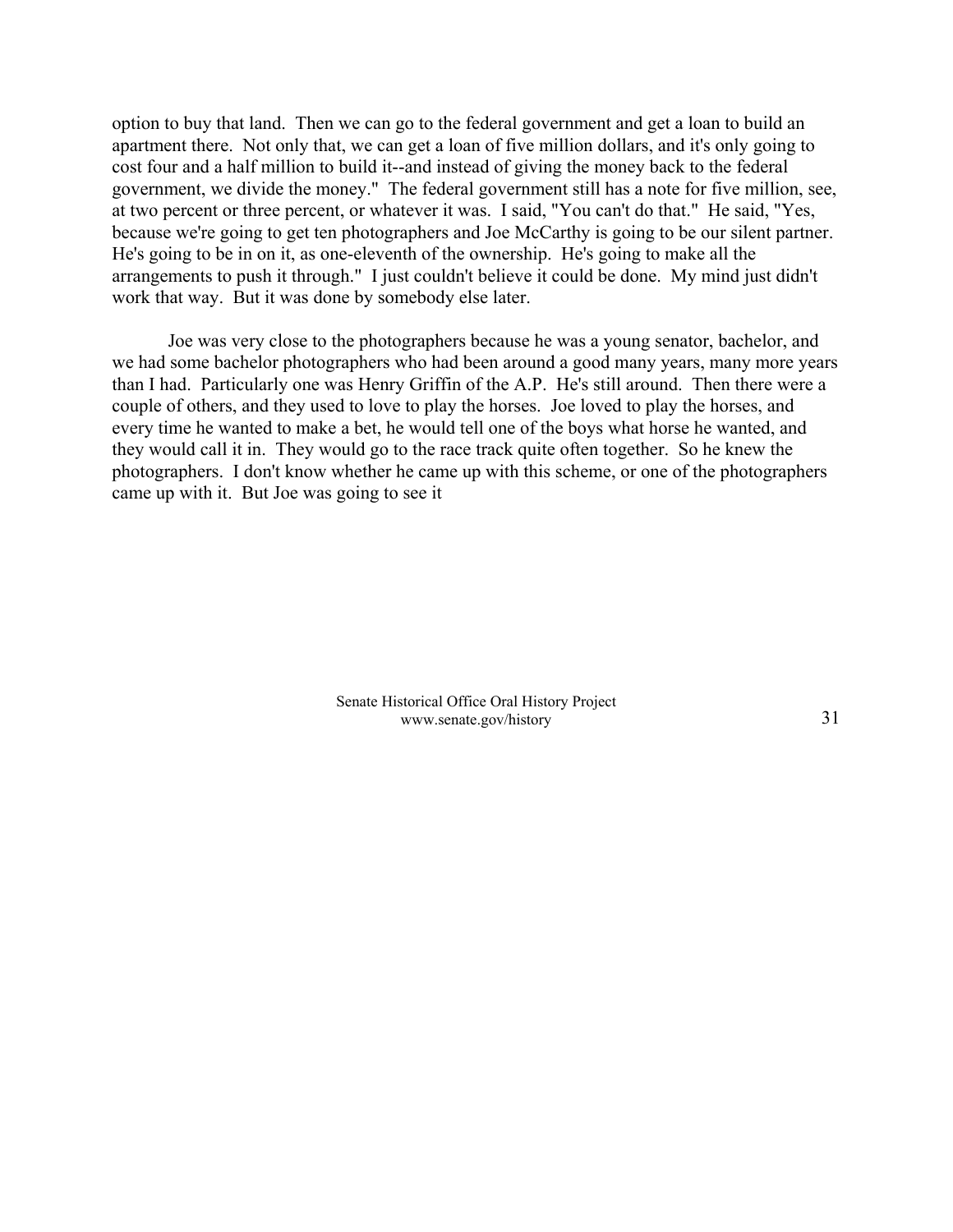done. And the beauty of it was, like I say, that not only did you build it, and own it, but you divided a half a million dollars and you had all this money. A lot of people became multimillionaires doing it. Another lost opportunity.

**RITCHIE:** Could we go back to when you started working for *Time-Life*. What was *Time-Life* back in those days? What was it like to be associated with it?

**TAMES:** Well, the bureau only consisted of six reporters, and they were hired in 1940. When I first started there was just Mr. Herran, and Mary Malloy and myself. Then Robert Sherrod came in. The man is ill, but he still gets around a little bit, and I think he might be a source for you. He was bureau chief for *Time*, Inc. during the war. He shared it with Harold Herran. We were in a brownstone at 1719 K Street. In those days, K Street was all houses, from Union Station to Georgetown. Beautiful old homes with big yards, with wrought iron fences around them. Of course, they were deteriorating, and had been deteriorating during the Depression and had been turned into rooming houses and into offices. Ours was the second floor. It wasn't even painted. We just moved in with a minimum amount of expenditures. My salary at eighteen dollars a week for a five day week was untold riches. And a two week vacation. I never had a vacation in my life.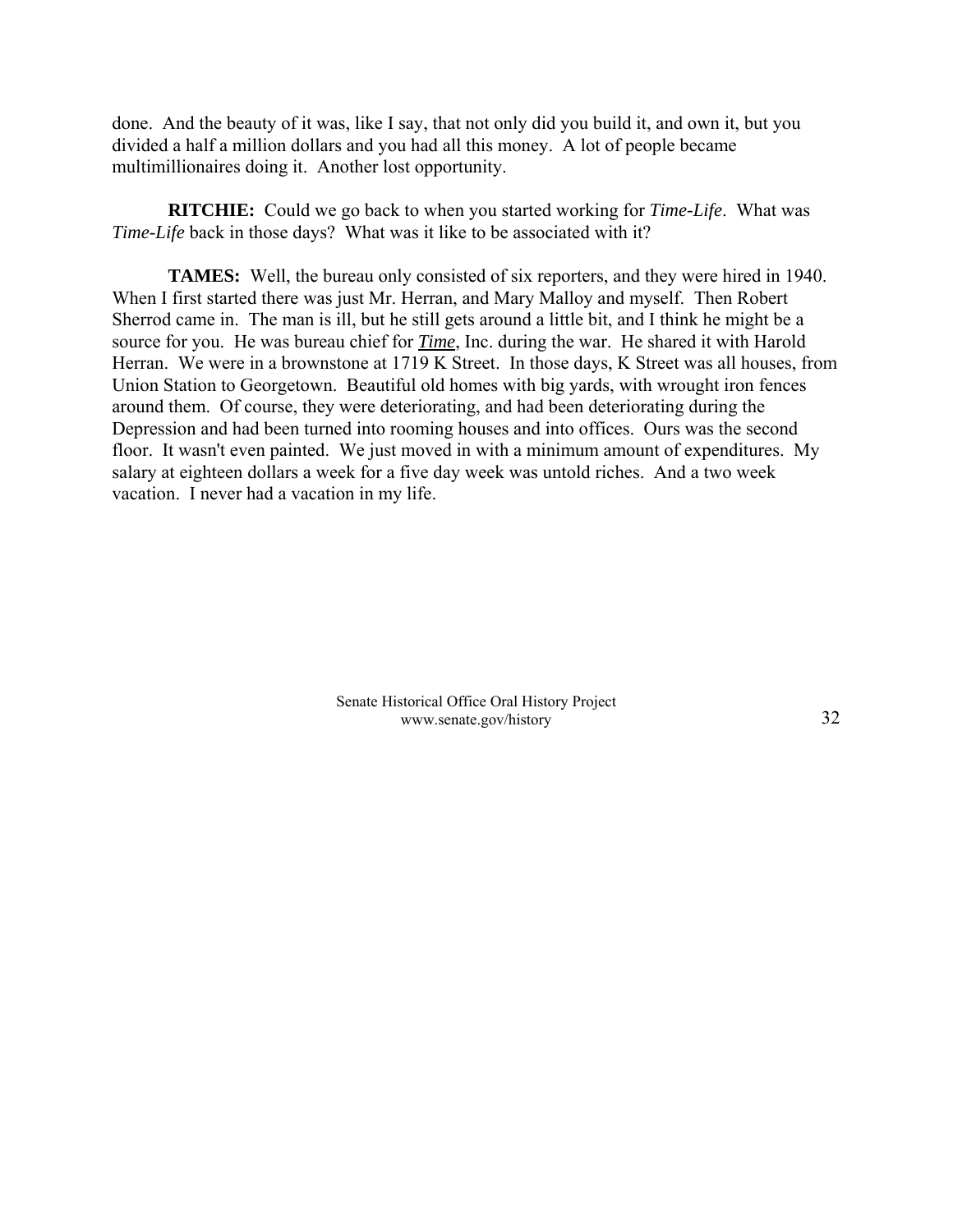I didn't know what to do. In fact, the first vacation I had, I hung around the office, I didn't know what to do. What does one do on vacation? I loved the work so much that I just couldn't stay away. We covered the town, but it was a lot easier, because there was a lot less press.

**RITCHIE:** Would assignments come in from New York?

**TAMES:** Oh, yes. They'd come down from New York, or we would generate assignments here and send them up to New York for suggestions. Suggestions for cover stories, and what have you, in fact that's how I got my start. Say we had a cover story pending, the writer would write a suggestion, and then they'd buy the cover story, then he would write it, and then he would also have to arrange with the subject for a photo session, so that the photographer could literally walk around him shooting his head and then send the pictures to New York so the artist could paint him. It was up to the reporter to write that his eyes are blue, and he was wearing a gray coat, and this and this and this. That way the artist could paint him. They hated to do that. Also, they would have to go into the files of the subject's wife and say, "Do you have pictures when he was on the Harvard rowing team?" And all of that, they'd go through the album. Then you'd have to take the album to the office, and have it copied, and bring it back. It was a lot of trouble. So I started suggesting that they give me those jobs, and that I could do it.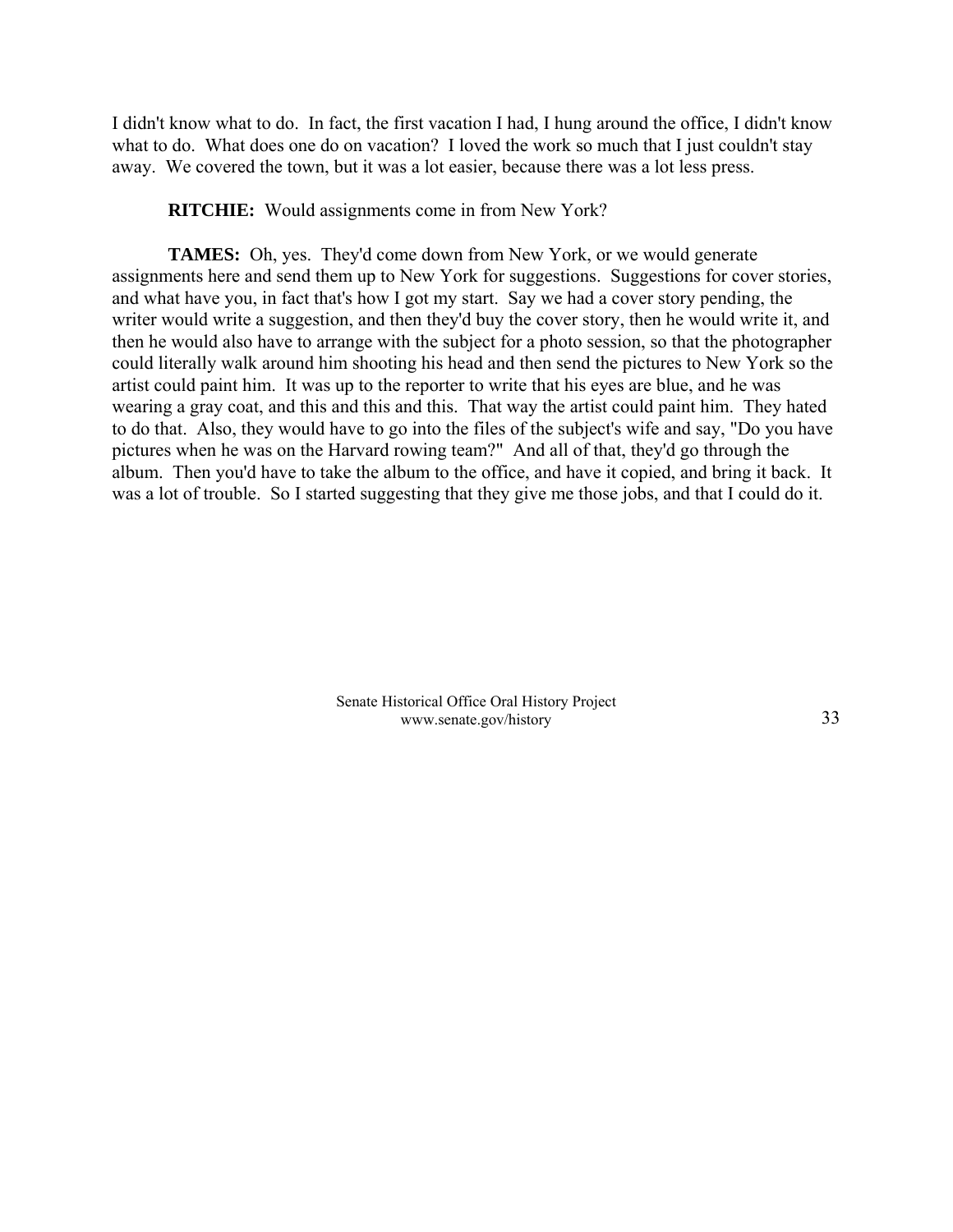Meanwhile, I had bought a camera from Tom McEvoy, and I started making pictures of everybody in the bureau, just walking around. Nobody but nobody told you or gave you any lessons in photography. You had to learn by trial and error yourself. I learned by going in the darkroom and start printing, by watching and observing, and then started shooting. That's how I started. Next thing, I started suggesting stories, and I started trying to write. The way I would write--and I still write--I refer to the rhythm system. If it seems like its flowing, I just go. I was just at a fourth grade school the other day, photographing in Prince George's County, where some black students were being taught the parts of a sentence, and diagraming a sentence. I'm listening to them, and I can't do this today.

Well, I suggested a story one time on a new piece of art at the National Gallery. At that time they must have paid some fabulous sum, like half a million for it, fabulous sum. The gallery put out a release and they had a press conference, so I told the editor maybe I ought to go over. He said, "Go ahead." He didn't care, because in those days, any writer worth his salt who wrote for *Time* Magazine wrote for the front part of the book. Art, music, and leisure, books, all those back of the book sections were jobs for women or fags. Nobody worth his salt would touch that. This was an art story, so they said, "Sure, go ahead." So I went to the gallery, and I knew absolutely nothing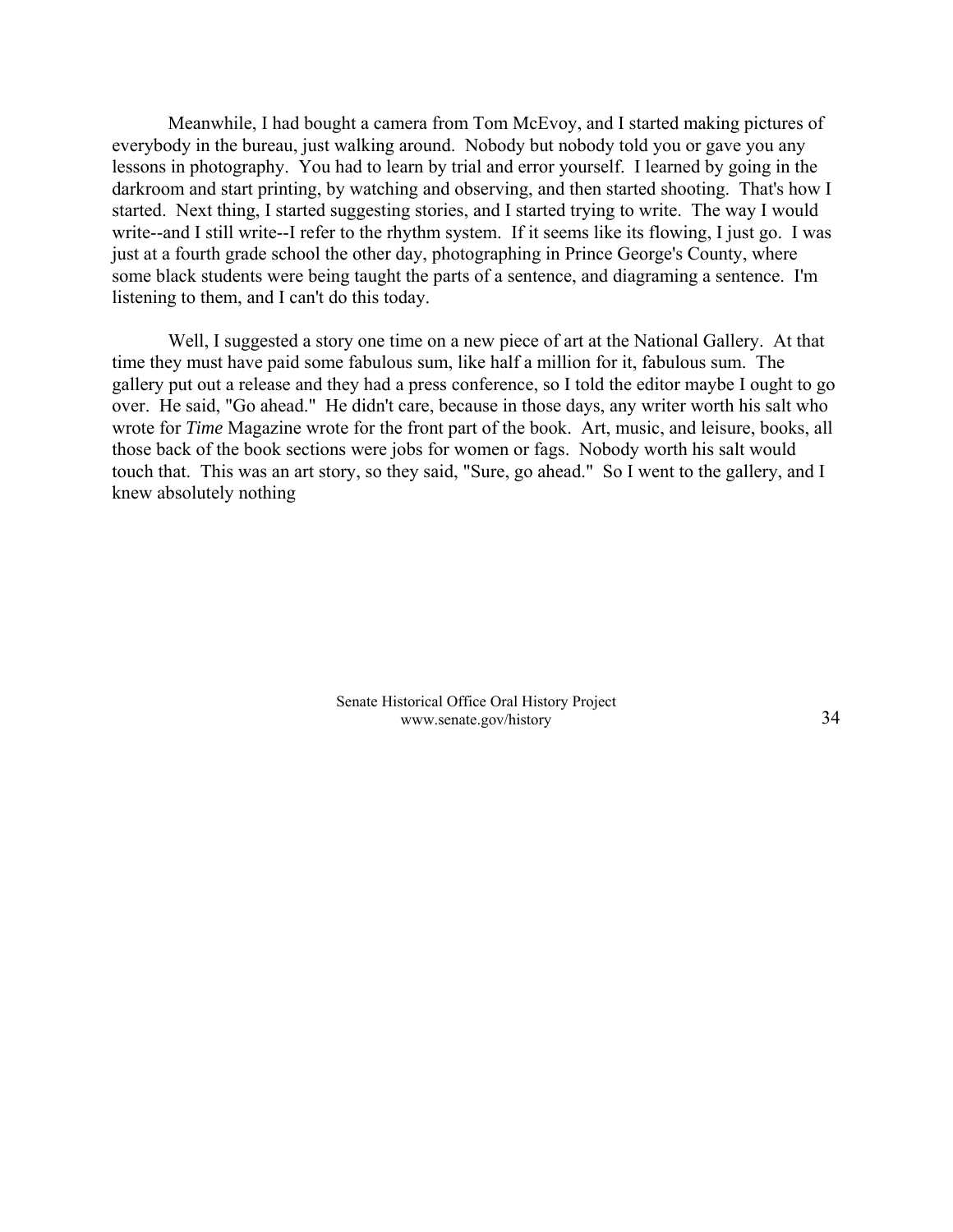about art, absolutely nothing. Here I am in 1940, twenty years old, going over there, with a tenth grade education, to talk to the curator of the art gallery about a painting. Well, they had the painting up, and there was a press conference. I went just like the others, looked at the painting, put my hands behind my back, and leaned over, and looked at the painting. I didn't know what the hell I was looking at, but I did it just like the rest of them, and I commented. And they were just aflutter that somebody from *Time* Magazine would come there.

I went back and I had to write it. Well, I waited till the next day when the *Washington Post* and the *Star*, particularly the *Star* had a good article on it. I just took that article and sat down and started rewriting it. I only had to write two hundred and fifty words. I went in the files and got out a story that had been written on art by one of the other reporters before. I put it next to my typewriter, and I said, "Well, he's got five words in his first sentence, and he's got three sentences in the first paragraph. That's exactly how I'm going to do." I banged out five or six words there. Then I went to the next paragraph, and it took me all night to write it. I handed it in the next day, and John Denson who was bureau chief said, "Mmm-hmmm," and he took his big pair of scissors and cut into it, and rearranged it, and wrote a new lead on it, and sent it in with my name on it. God bless it, they used it. I went over and made a picture of the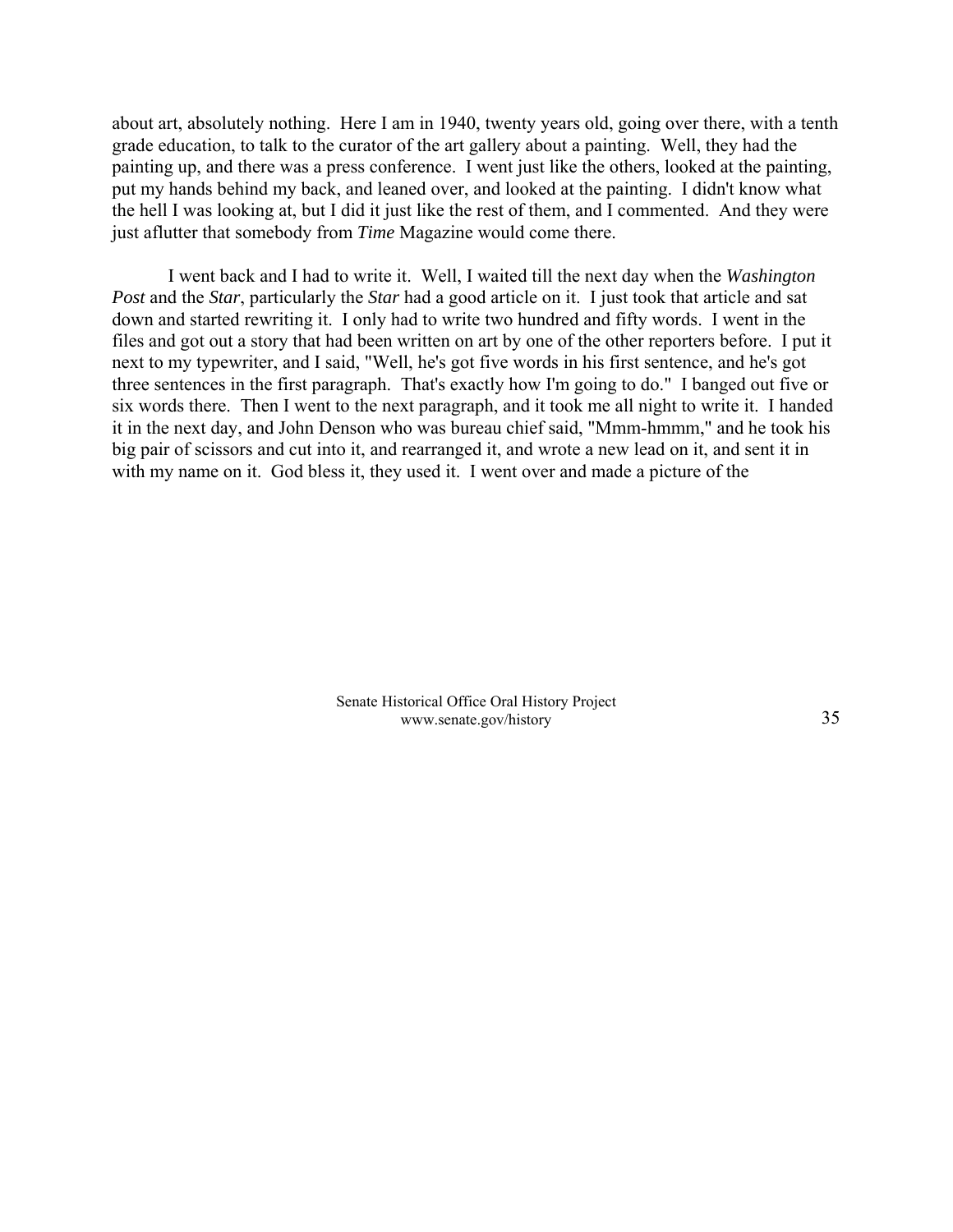painting, and they used that. They paid me thirty dollars. Fifteen dollars for writing the story and fifteen dollars for the picture. Well, from then on, man, I was a writer and a specialist in art!

Years later, some people commented on my work and said I used the triangular system of composition. I said, "Yes, I do." They said, "This is a Rembrandt technique." I said, "Mmmmhmmmm." I don't know what the hell Rembrandt's technique was, but I accepted that for what it was worth.

One of the things people have often asked me is, "George, what was the most important picture you ever made?" That's a typical question. Well, I got to thinking, first of all it would have to be politics, because ninety-five percent of my work was here in Washington, and it had to be personalities. I started thinking of the Truman hearings, Watergate, Pearl Harbor, McCarthy, Estes Kefauver crime hearings, joint sessions, and so forth. And also I was there for the declaration of war in December, 1941. I was so young, I was frightened. I was angry, churned up. You just can't describe your feelings: angry at the Japanese, afraid for my country and particularly for myself. I was in the gallery, waiting for President Roosevelt to come up to request a declaration of war. The electricity in the air, you could just feel the tension. You could literally smell the tension. It reminded me of a high school locker room just before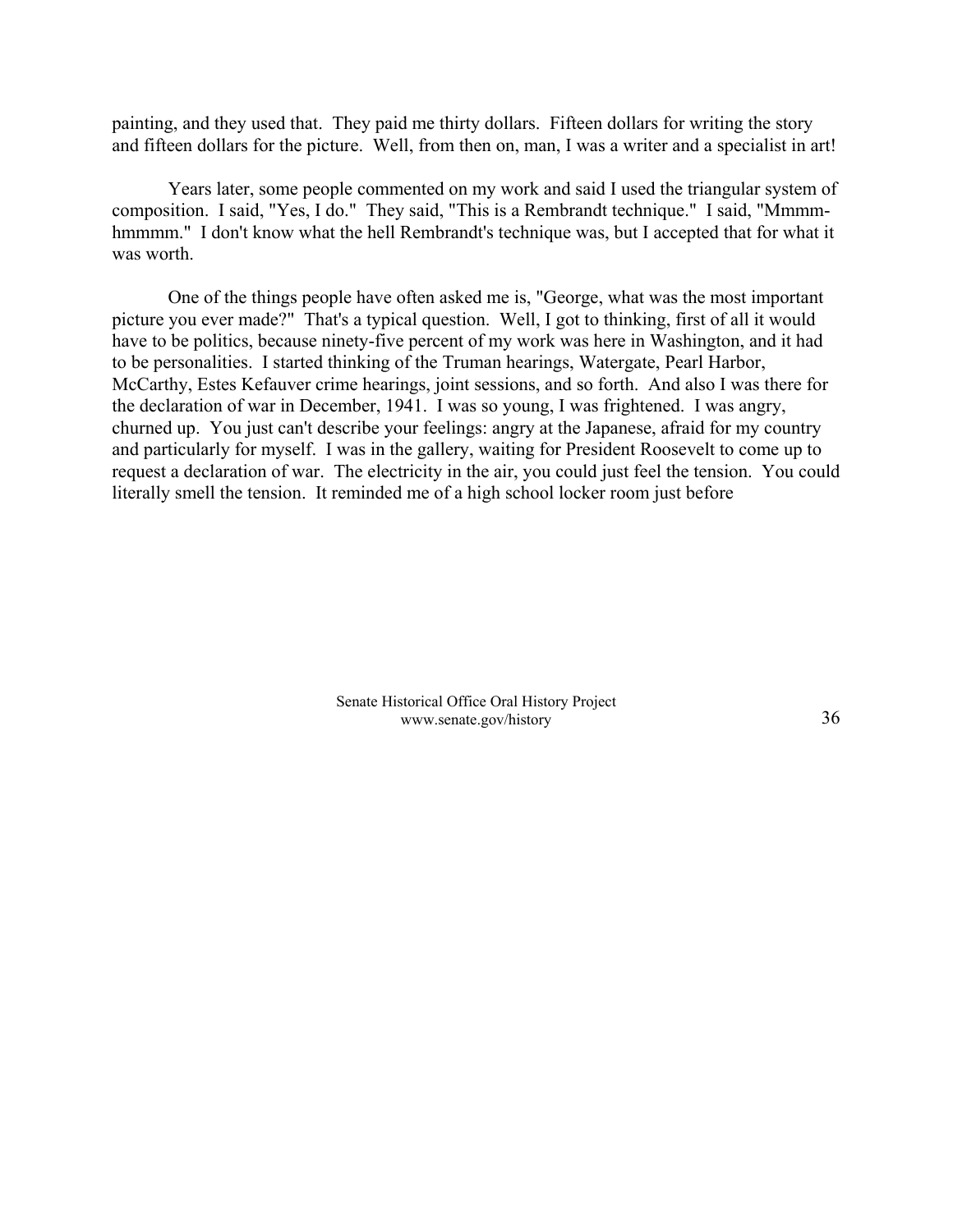the big game, the tension and the smell of bodies, the scurrying on the floor, and then the president came in and made his big speech. I thought, maybe that was it.

Then I thought no, inasmuch as I am a great one for theatre and I love grand gestures, it would have to be General MacArthur's farewell speech to the nation and the Congress to a joint session, for the sheer drama. Up until Colonel North, MacArthur held the great dramatic incident by any member of the armed services before the Congress. But he held the Congress for only one hour, whereas North went day after day, and managed to keep the Senate and the House on the ropes. As I recall, Joe Martin was the minority leader then, and he had arranged for MacArthur to speak. The tension was rising high. He was a proconsul, a hero, and that damned Truman had fired him. So we all went into Joe Martin's office because the *Times* wanted to do a story on Joe, and the preparations for the great visit. He hit the West Coast and came east like a Roman proconsul; every stop he made was even more of a celebration, the honors, just like a triumphant Caesar coming into Rome. Joe Martin was beside himself trying to figure out how to greet him when he came in at the airport, and what could we do.

So I'm in there with him, and I'm teasing him. I said, "I've got a great idea. What we should do, is he's going to come across the Anacostia, over the John Philip Sousa bridge, because he's going to land at Andrews Air Force Base." I said, "What you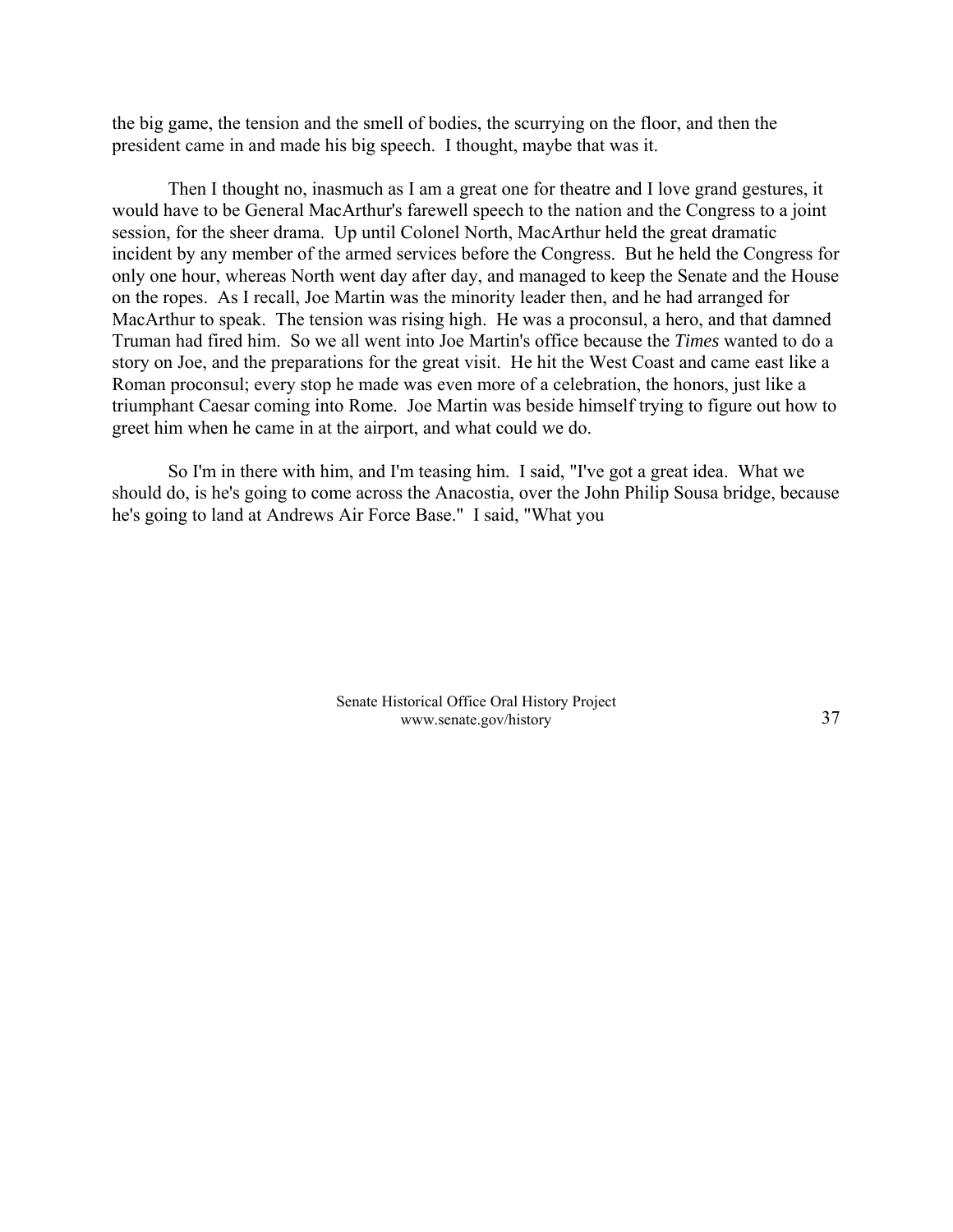should do is get a barge and load it up with some old, stale wine that they can't sell and pull it up into the Anacostia, and the moment the signal is given that he's coming, you just start pouring all the wine into the river, so it will be a purple vista as he comes across, befitting a proconsul." Joe said, "Aw, no, no. That won't do." So I said, "Well, I'll tell you what we can do then: we'll line up the members of the House and Senate on both sides of the bridge. We'll have them up on platforms, a little bit higher, and when he comes by, in his car, all the members will unzip and urinate a golden arch which the General can go under." He said, "I'm not in any mood for humor!"

Anyway, I made a few other suggestions, just to break the tension and get him to laugh, but he was not in the mood to laugh. He was really serious about this.

Then the great day came, and I was in the gallery photographing him, and he was really laying it on. I always felt that the way the Congress was, that all he had to do was say, "Follow me!" And they would have marched out of the chamber and walked down to the White House and stormed the gates. He was giving his speech, and all of a sudden he said, "Old soldiers never die, they just fade away. And it's time for this old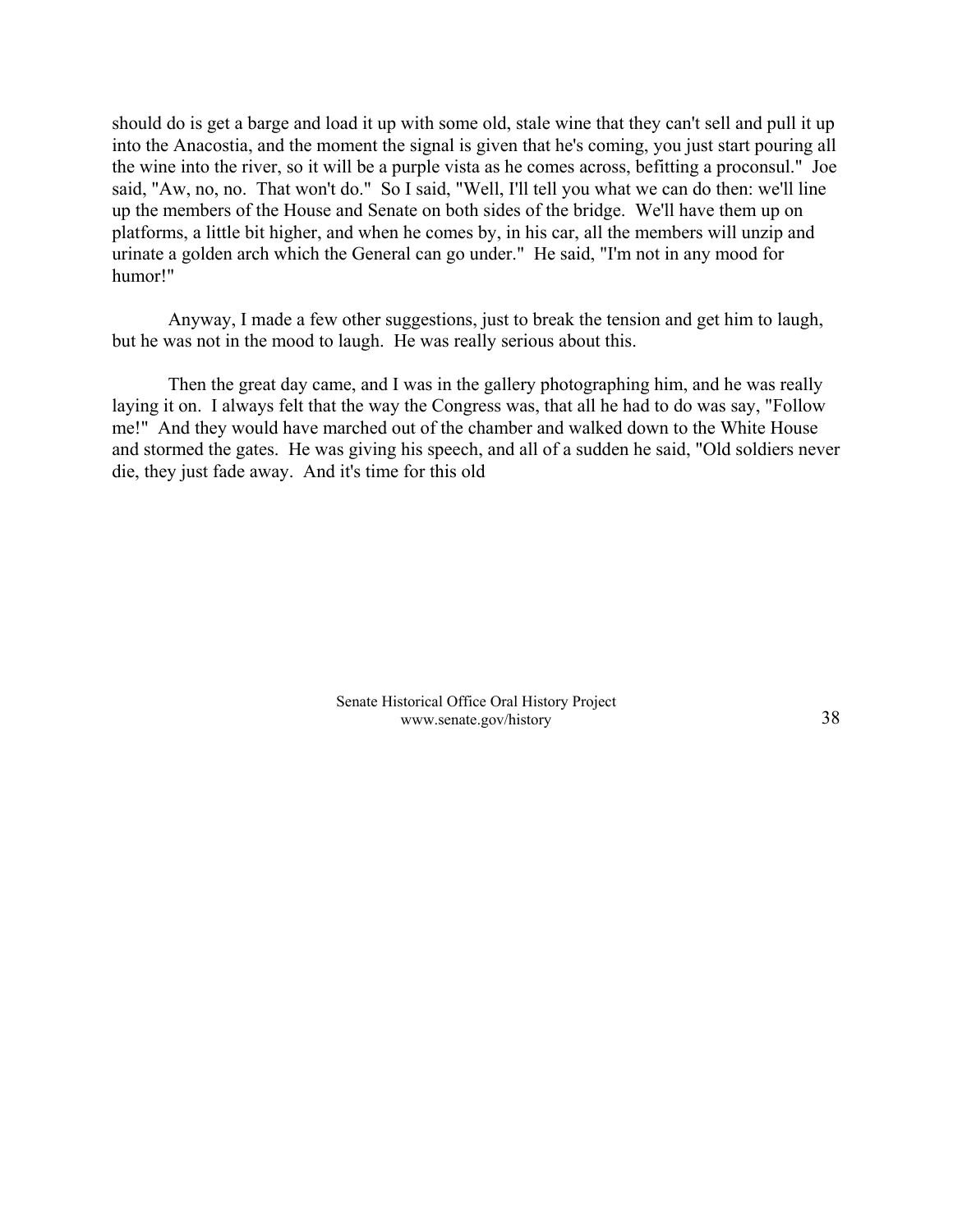soldier. . . " And the House erupted, with senators and congressmen jumping up and shouting: "Don't go!" "We love you!" "Oh, no!" "Damn that Truman!" "Don't you go!" "We'll back you!" Finally he rolled his head up and said, "Old soldiers never die, they just fade away." And he just faded away.

We all went down afterwards to get photos of him leaving, and Joe Martin was there, and he gathered around the reporters, and one of the reporters asked him, "How did it go?" Joe Martin was a little short fellow with a round face, and he had a little grin just like a kewpie doll. He said, "Well, boys, there's only one thing I can say: there wasn't a dry eye on the Democratic side, and there wasn't a dry seat on the Republican side." So I think that was probably the most dramatic event that I covered, for sheer political drama. The general played that to the hilt, and that was his greatest moment. From then on he went downhill, including when he tried to run for the presidency and was defeated.

You know, we never know when to quit. We say we know when to quit, and I'd like to think I knew when to quit. The *Times* wanted me to stay on, but I decided forty years to the day was a nice dramatic way of departing. They said, "Can't you stay on a little longer?" I said, "Well, what can I do with this president that I haven't already done?" Of course, what with the television today, masses of press, it's hard to work. It's hard to get next to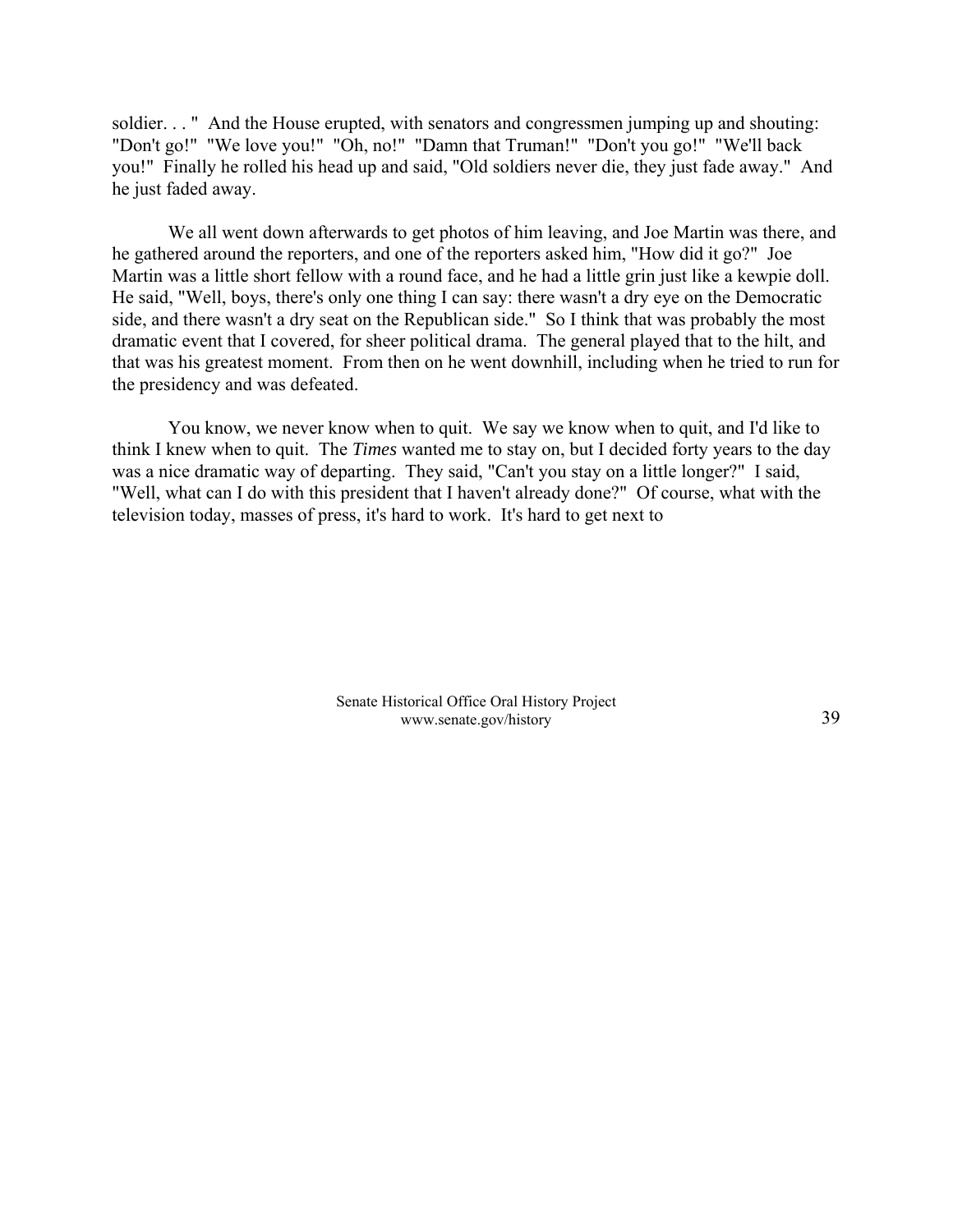someone. Everything is put on. Everything is acting. Everything is done for the camera. I see so much of that now, both in the Congress and outside the Congress. We're all acting.

I remember a comment by Harry Truman to me when I was in photographing him on the anniversary of his first year as president. Mr. /Arthur/ Krock had written a piece for the Magazine of the *Times* for which Mr. Krock received the Pulitzer--because you didn't get interviews with the president in those days the way you do today, when every other person interviews the president. I mentioned to him in passing, since we were talking, that I had been up to the organization of the U.N. at Hunter College, and that I had seen television for the first time in my life. I said, "Mr. President, that is really something." The main auditorium was too small to accommodate everyone, so they had these satellite rooms set aside with these TV screens. And I said, "Do you know, you could see better and hear better than if you were on the floor. Not only that, Mr. President, what struck me more than anything else was that members, and politicians have got to learn that they're on camera all the time." I saw some of those people doing some very personal things, scratching their crotch and picking their nose. He said, "Yep. It used to be to be a successful politician one had to have seventy-five percent ability and be twenty-five percent actor. I can see the day when that all could be reversed."